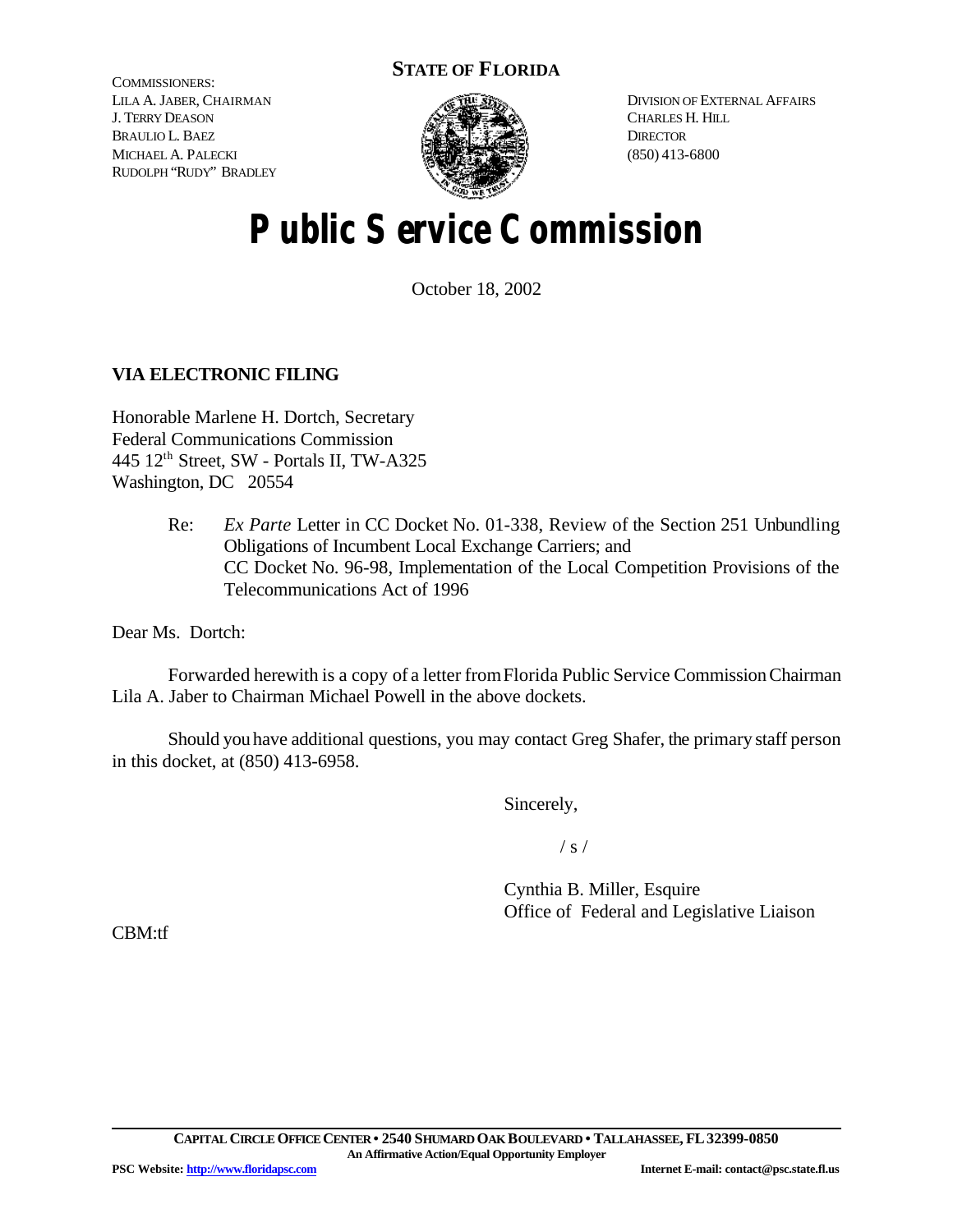**STATE OF FLORIDA**

LILA A. JABER **CHAIRMAN** 



CAPITAL CIRCLE OFFICE CENTER 2540 Shumard Oak Boulevard Tallahassee, FL 32399-0850 (850) 413-6044

# **Public Service Commission**

October 17, 2002

Honorable Michael Powell Chairman Federal Communications Commission 445 12<sup>th</sup> Street SW Washington, DC 20554

### **Re: Unbundled Network Elements and the Impact on Competitive Alternatives**

Dear Chairman Powell:

Of late there has been a great deal of attention focused on the impact of the pricing and availability of Unbundled Network Elements (UNE) on telecommunications competition. While the Florida Public Service Commission (FPSC) laments the financial distress that has befallen the entire telecommunications industry, we believe it must be viewed in a much broader context than simply the pricing of Unbundled Network Elements. We too believe that it is important to address the wholesale pricing issue in a manner that sends the proper price incentives to encourage competition and further investment in the telecommunications sector. However, the FPSC believes state commissions are best positioned to develop regulatory policy at the state level that can promote facilities-based competition as envisioned by the 1996 Telecommunications Act.

In 1996 the Congress, with input from the telecommunications industry and many other stakeholders, including state public utility commissions, passed perhaps the most comprehensive telecommunications legislation in history. The Telecommunications Act of 1996 (the Act) was supposed to mark the beginning of a new, competitive age in telecommunications. As part of the Act, incumbent local exchange companies (ILECs) were required to provide unbundled access of those portions of their networks that were necessary to provide alternative providers the ability to offer service without having to have in place an entirely separate network. The Act touched off a flurry of investment, regulatory initiatives and legal maneuvering. Now in 2002 we are seeing the impacts of those investments, initiatives, and legalities. Much of the regulatory activity and legal clarification has been completed or is nearing completion and a degree of calmand certainty in those areas is settling in. Among those regulatory initiatives is the identification and pricing of UNEs which many states across the country have established and some have already fine tuned initial decisions. The process of establishing the proper elements and pricing is ongoing.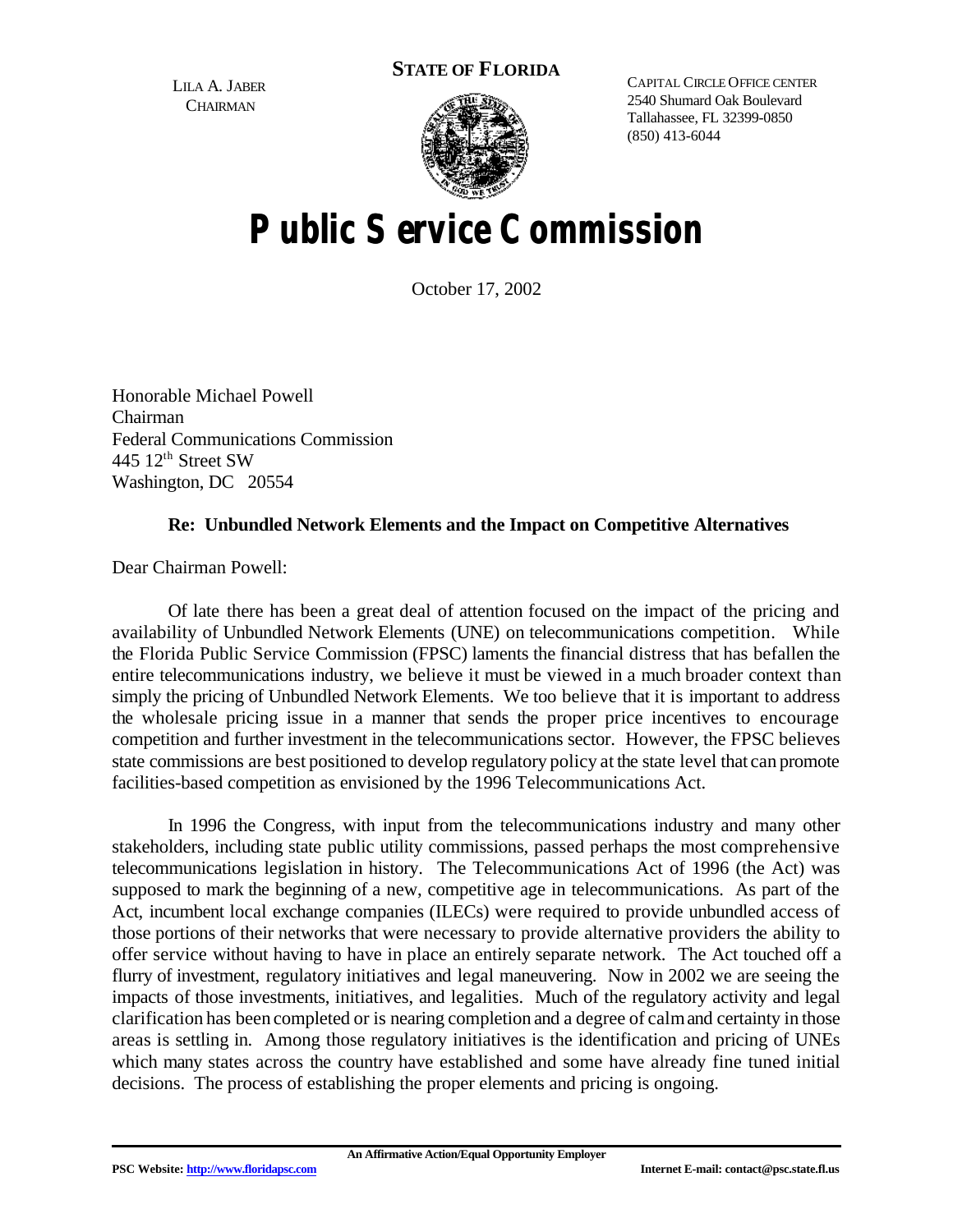Honorable Michael Powell October 17, 2002 Page Two

In the long term, facilities-based competition is the best way to provide maximum benefit to consumers. However, we recognize and we hope others recognize, that in order to spur long term investment and commitment it is necessary to provide a stable, reasonably predictable legal and regulatory framework under whichinvestors and service providers can operate with confidence. We believe that it is premature to conclude that UNE and UNE-P pricing is flawed and that it is the sole reason for diminishing investment in the current financial environment. Adding more regulatory change and uncertainty will most certainly serve to further restrict investment.

The FPSC has recently completed its Section 271 proceeding on BellSouth's entry into interLATA (or long distance) competition. In addition, the FPSC, in the last thirty days has completed UNE pricing dockets for BellSouth and Verizon and has yet to implement UNE rates for Sprint. These proceedings entailed a detailed review, evidentiary proceedings, and a large expenditure of staff and Commission time. The UNEs are a method of entry into the market that should not, at this time, be undermined. There could be unintended consequences to altering the regulatory framework that has yet to be fully implemented.

In addition, the FPSC has created an Office of Market Monitoring and Strategic Analysis. This enables state commission monitoring of developments in the competitive marketplace. Thus, we are developing ways, at the state level, to survey the markets. The marketplace must be given time to react and adjust to the current regulatory and legal framework. Then, after a thorough review of the telecommunications market development, it may be appropriate for states to revisit not only UNE availability but costing and pricing methodologies, as well. However, it must come only after a thorough evidentiary process that fully examines the evolution of the market in individual states. States are best positioned to determine which UNEs, if any, should be deleted, and which UNEs, if any, should be added and what costing and pricing methodologies are appropriate. A one-size-fits-all approach may not be feasible. Therefore, until sufficient time is allowed for the market to mature, Congressional or any other type federal action on this matter is premature.

We encourage the FCC to stay the course and, by all means, to permit the marketplace time to mature.

Sincerely,

 $/ s /$ 

Lila A. Jaber Chairman

LAJ:gs:tf cc: Brad Ramsay, NARUC Jessica Zufolo, NARUC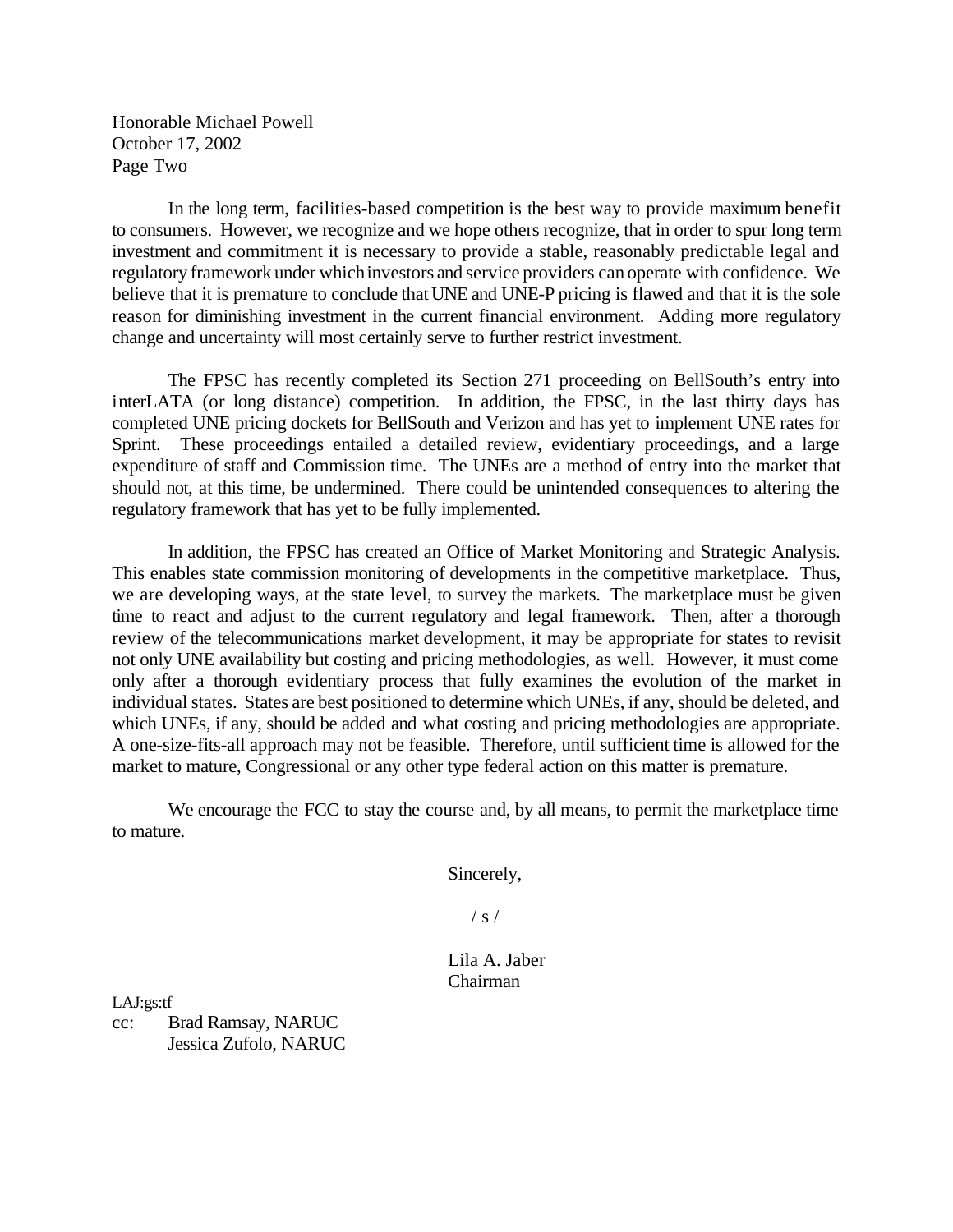#### **Before the Federal Communications Commission Washington, D.C. 20554**

| In the Matter of                                                                                                  |                      |
|-------------------------------------------------------------------------------------------------------------------|----------------------|
| Review of the Section 251 Unbundling Obligations<br>of Incumbent Local Exchange Carriers                          | CC Docket No. 01-338 |
| Implementation of the Local Competition Provisions ) CC Docket No. 96-98<br>of the Telecommunications Act of 1996 |                      |

#### CERTIFICATE OF SERVICE

I hereby certify that a true and correct copy of the foregoing comments will be mailed to the

persons on the attached list.

 $/ s /$ 

CYNTHIA B. MILLER Office of Federal and Legislative Liaison

\_\_\_\_\_\_\_\_\_\_\_\_\_\_\_\_\_\_\_\_\_\_\_\_\_\_\_\_\_\_\_

FLORIDA PUBLIC SERVICE COMMISSION 2540 Shumard Oak Boulevard Tallahassee, Florida 32399-0850 (850) 413-6082

DATED: October 18, 2002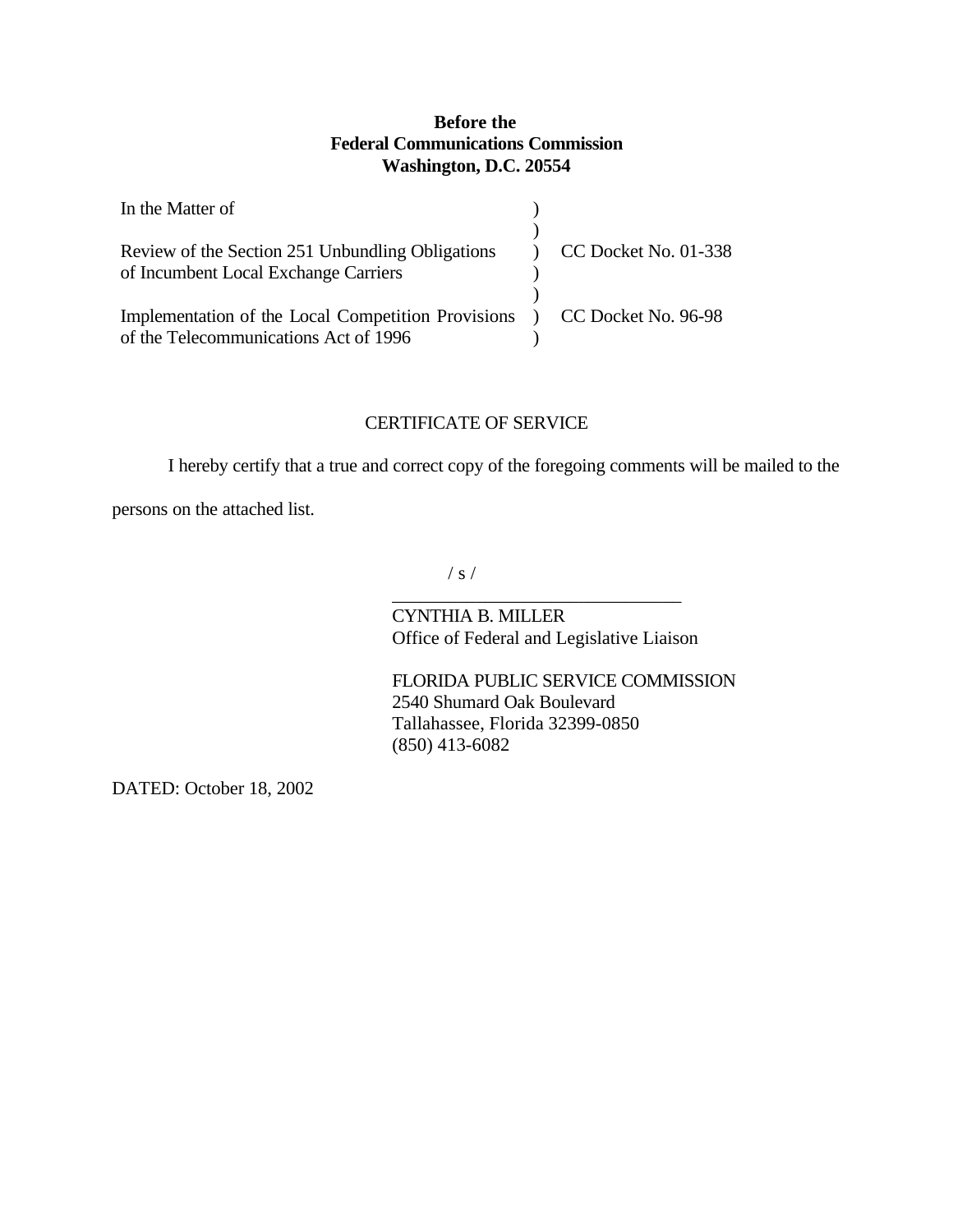#### Service List

The Honorable Michael K. Powell, Chairman Federal Communications Commission 445 Twelfth Street, SW - 8th Floor Room 8-A204C Washington, DC 20554

The Honorable Michael J. Copps, Commissioner Federal Communications Commission 445 Twelfth Street, SW - 8th Floor Washington, DC 20554

Qualex International The Portals, 445 - 12th Street SW Rm CY-B42 Washington, DC 20554

Tamara Priess, Chief Pricing Policy Division Federal Communications Commission 445 12th Street, SW, T.W. A225 Washington, DC 20554

Anna M. Gomez, Chief Network Services Division Federal Communications Commission 445 12th Street SW Washington, DC 20554

Robert J. Aamoth Kelly Drye & Warren, LLP 1200 19th Street, NW - Fifth Floor Washington, DC 20036

Competitive Telecommunications Association 1900 M Street, NW, Suite 800 Washington, D.C. 20036

C. Frederick Beckner, III Peter D. Keisler, James P. Young Sidley & Austin 1722 I Street, NW Washington, DC 20006

Russell M. Blau, Joshua M. Bobeck El Past Networks LLC Swindler Berlin Shereff-Friedman, LLP 3000 K Street, NW - Suite 300 Washington, DC 20007-5116

The Honorable Kathleen Q. Abernathy, Commissioner Federal Communications Commission 445 12th, SW - 8th Floor Washington, DC 20554

The Honorable Kevin J. Martin, Commissioner Federal Communications Commission 445 Twelfth Street, SW - 8th Floor Washington, DC 20554

Ms. Katherine Schroder, Chief Telecommunications Access Policy Division Federal Communications Commission 445 12th Street, SW, Room 5-C450 Washington, DC 20554

Ms. Dorothy Attwood, Chief Wireline Competition Bureau Federal Communications Commission 445 12th Street, SW, Rm 5-C450 Washington, DC 20554

Jonathan Askin, Esquire The Association for Local Telecom.Services 888 17th Street, NW - Suite 900 Washington, DC 20006

Todd D. Daubert Kelly Drye & Warren, LLP 1200 19th Street, NW - Fifth Floor Washington, DC 20036

Mr. Mark C. Roseblum, Richard H. Rubin AT&T Corporation 295 North Maple Avenue Basking Ridge, NJ 07920

Jonathan B. Banks, Richard M. Sbaratta, William W. Jordan BellSouth Corporation 1133 21st Street, NW, Suite 900 Washington, D.C. 20036

Richard A. Askoff National Exchange Carrier Association 80 South Jefferson Road Whippany, NJ 07981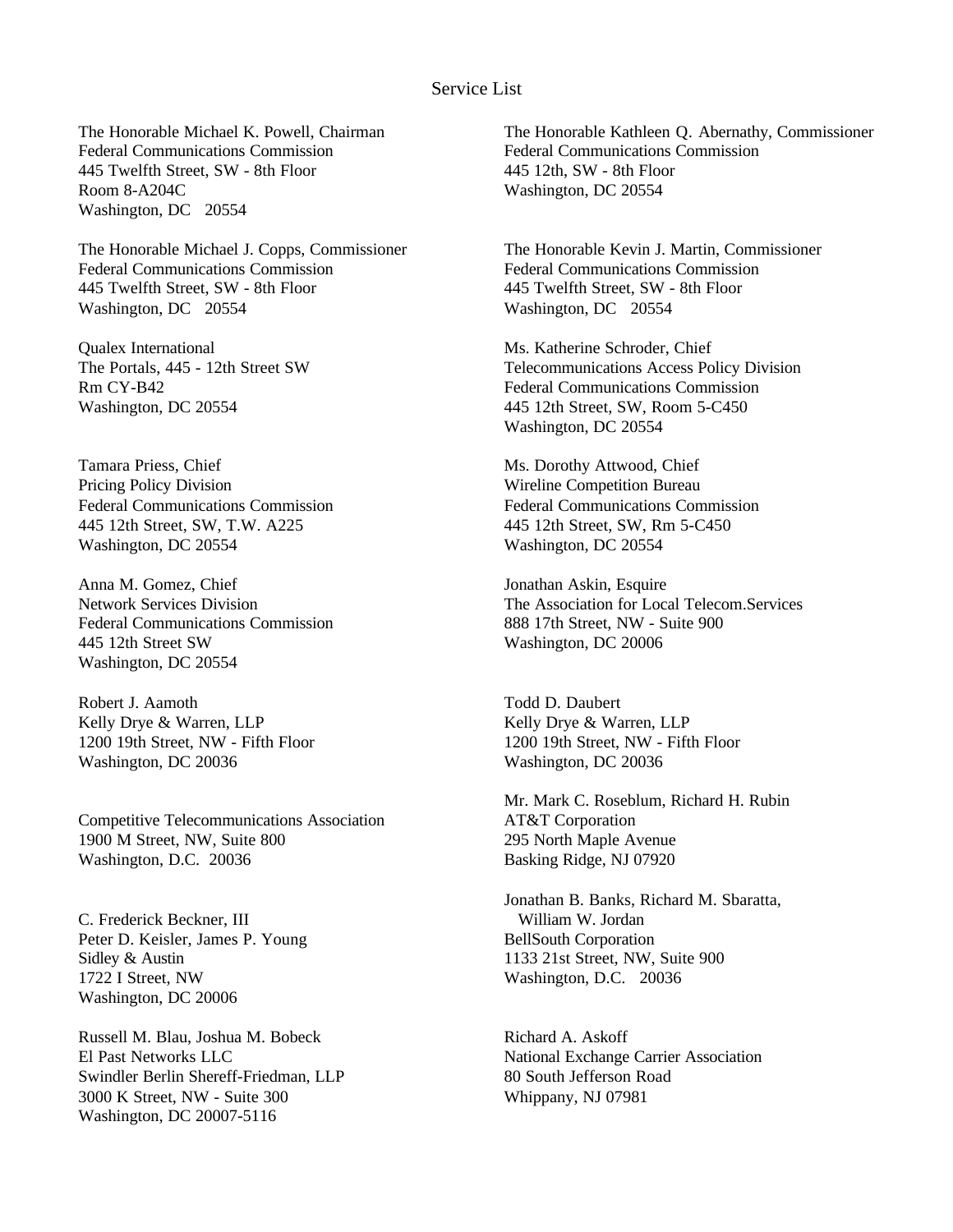Lawrence G. Malone, General Counsel NY State Department of Public Service Three Empire State Plaza Albany, NY 12223

Paul Mancini, Gary L. Phillips, Roger K. Toppins James K. Smith SBC Communications, Inc. 1401 Eye Street, NW - Suite 1100 Washington, DC 20005

Leon M. Kestenbaum, Jay Keithley Sprint Corporation 401 9th Street, NW - Suite 400 Washington, DC 20004

Lawrence Sarjeant, Linda L Kent, John W. Hunter, Julie E. Rones, Keith Townsend United States Telecom Association 1401 H Street, NW, Suite 600 Washington, DC 20005-2164

Erik J. Cecil Cole, Rawid & Braverman, LLP 1919 Pennsylvania Avenue, Suite 200 Washington, D.C. 20006

Michael J. Shirtley, III - John S. Morabito Global Crossing North America, Inc. 180 South Clinton Avenue Rochester, NY 14646

L Marie Guilloryation 4121 Wilson Boulevard, 10th Floor Arlington, VA 22203

Alan Buzacott, Chuck Goldfarb Henry Hultquist, Worldcom, Inc. 1133 19th Street NW Washington, DC 20006

Stuart Polikoff Organization for the Promotion & Advancement of Small Telephone Companies 21 Dupont Circle, NW, Suite 700 Washington, D.C. 20036

Joe D. Edge, Tina M. Pidgeon General Communications, Inc. Drinker Biddle & Reath LLP 1500 K Street, NW, Suite 1100 Washington, DC 20007

Robert B. McKenna, Sharon Devine, Melissa Newman Qwest Communications 1020 19th Street, NW, Suite 700 Washington, DC 20036

Michael E. Glover, Edward Shakin Verizon Telephone Companies 1320 North Court House Road, 8th Floor Arlington, Virginia 22201

Thomas Jones, A. Renee Callahan, Christi Shewman Wilkie Farr & Gallagher Three Lafayette Centre 1155 21st Street, NW Washington, DC 20036

Kevin W. Brown Quantum Telecommunications, Inc. 4080 Water Tank Road Manchester, MD 21101

Pamela Arluk Focal Communications Corporation 7799 Leesburg Pike, Suite 850 North Falls Church, VA 22043

Margot Smiley Humphrey Holland & Knight 2099 Pennsylvania Avenue, Suite 100 Washington, DC 20006

Daniel Mitchell National Telephone Cooperative Association 4121 Wilson Boulevard, 10th Floor Arlington, VA 22203-1801

Jeffrey S. Linder Wiley Rein & Fielding 1776 K Street NW Washington, DC 20007

Gerard J. Duffy - Western Alliance Blooston, Mordkofsky, Dickens, Duff & Prendergast 2120 L Street NW, Suite 300 Washington DC 20037

Lawrence R. Freedman Norlight Telecommunications, Inc. Fleischman & Walsh, LLP 1400 16th Street, NW, 6th Floor Washington, DC 20006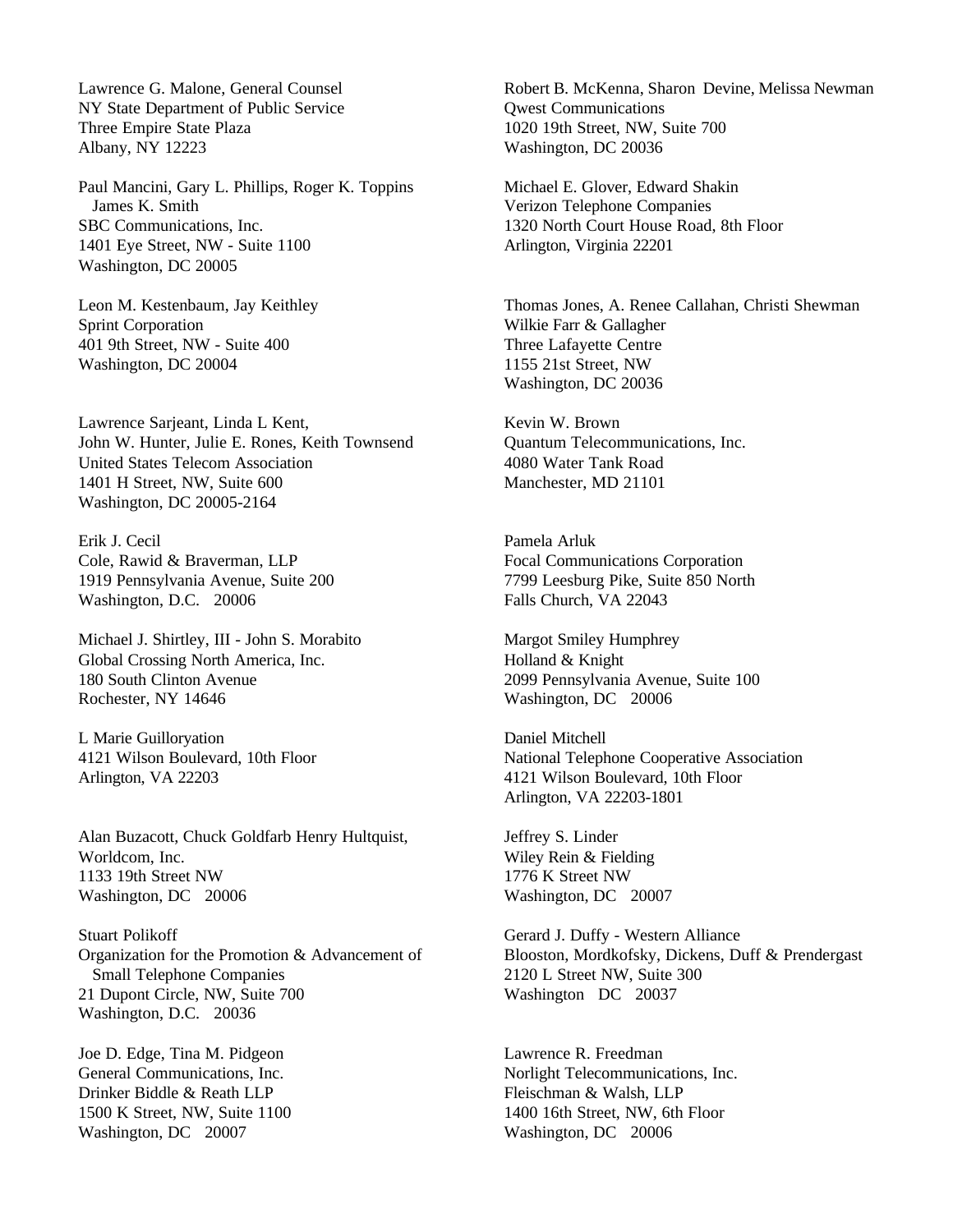Mark E. Brown Michael J. Huebner BroadRiver Communications Company 13000 Deerfield Parkway, Suite 210 Alpharetta, GA 30004

Sam Loudenslager Arkansas Public Service Commission Post Office Box C-400 Little Rock, Arkansas 72203

Helen M. Mickiewicz, Senior Staff Attorney California Public Utilities Commission 505 Van Ness Avenue San Francisco, California 94102-3298

Edward W. O'Neill California Public Utilities Commission 505 Van Ness Avenue San Francisco, California 94102

Virginia J. Taylor, Richard A. Elbrecht California Department of Consumer Affairs 400 R Street, Suite 3090 Sacramento, California 96814-6200

District of Columbia Public Service Commission 1333 H Street, NW 2<sup>nd</sup> Floor West Tower Washington, DC 20005

Georgia Public Service Commission 244 Washington Street, SW Atlanta, Georgia 30334-5701

Sarah A. Naumer Illinois Commerce Commission State of Illinois Building 160 N LaSalle - Suite C-800 Chicago, Illinois 60601

Sandy Ibaugh Indiana Utility Regulatory Commission 901 State Office Building Indianapolis, Indiana 46204

Joel B. Shifman Maine Public Utility Commission State House Station 18 Augusta, Maine 04865

Alabama Public Service Commission Post Office Box 304260 Montgomery, Alabama 36130-4260

Mary Adu California Public Utilities Commission 505 Van Ness Avenue San Francisco, California 94102

Peter Arth, Jr. California Public Utilities Commission 505 Van Ness Avenue San Francisco, California 94102

Ellen S. Levine California Public Utilities Commission 505 Van Ness Avenue San Francisco, California 94102

Colorado Public Utilities Commission Logan Tower, Office Level 2 1580 Logan Street Denver, Colorado 80203

Charles J. Beck, Deputy Public Counsel Office of the Public Counsel 111 West Madison Street 812 Claude Pepper Building Tallahassee, Florida 32399-1400

Marsha H. Smith Idaho Public Utilities Commission **Statehouse** Boise, Idaho 83720

Harold L. Stoller, Richard S. Wolters Special Assistants Attorney General Illinois Commerce Commission 527 East Capitol Avenue Springfield, Illinois 62792-9280

Diane Munns Iowa Utilities Board 350 Maple Street Des Moines, Iowa 50319

Glen F. Ivey, Chairman Maryland Public Service Commission 6 St. Paul Street, 16th Floor Baltimore, Maryland 21202-6806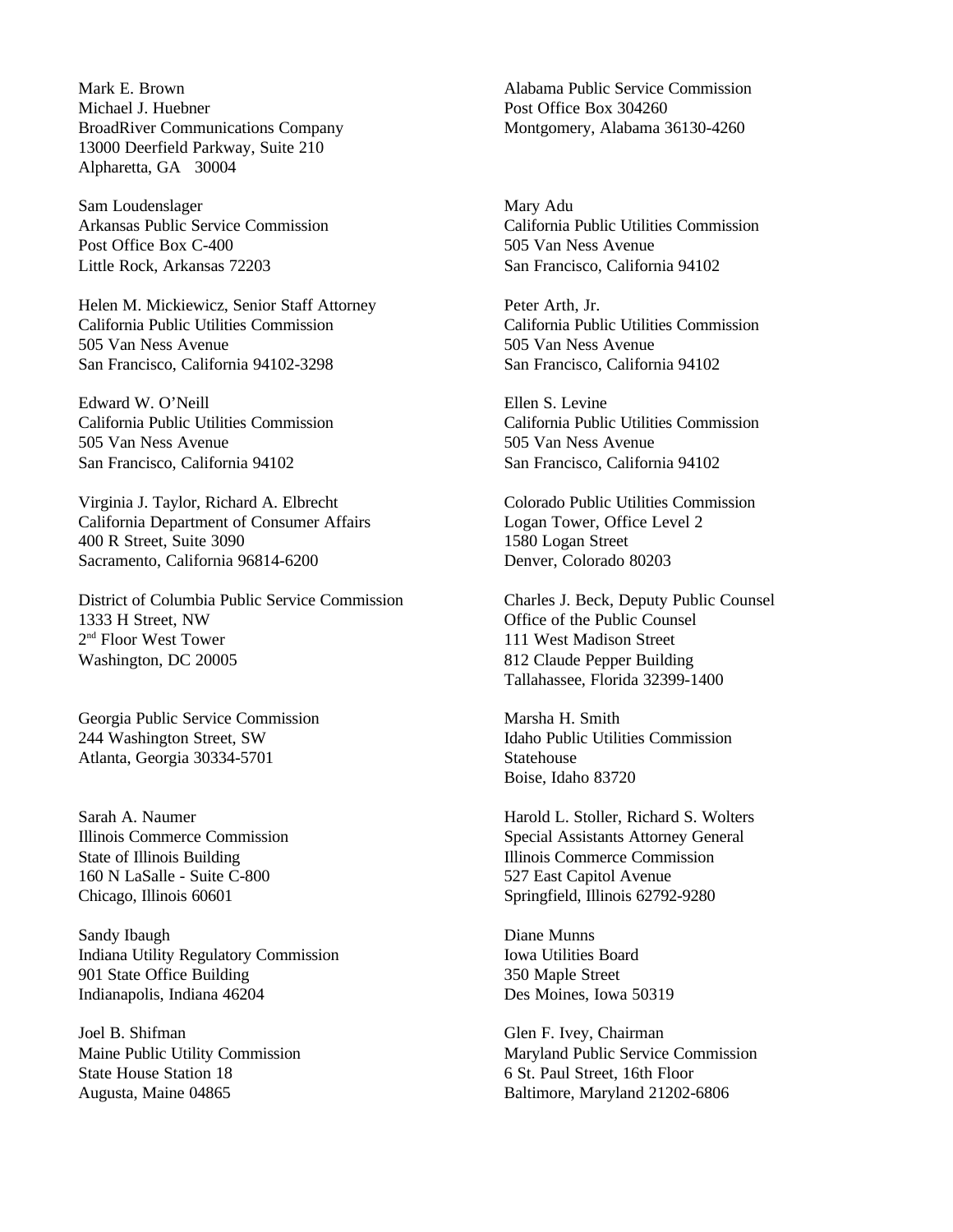Karlen J. Reed Massachusetts Office of Consumer Affairs & Business Regulation 1 South St, Suite 2 Boston, Massachusetts 02110-2212

Ronald Choura Michigan Public Service Commission 6545 Mercantile Way Lansing, Michigan 48910

Roger W. Steiner, Marc D. Poston Missouri Public Service Commission Post Office Box 360 Jefferson City, Missouri 65102

Deonne Brunning Nebraska Public Service Commission l200 N Street Lincoln, Nebraska 68508

Lawrence G. Malone, General Counsel New York Department of Public Service Three Empire State Plaza Albany, New York 12223-1350

Ann E. Henekener, Assistant Attorney General Ohio Public Utilities Commission 180 East Broad Street Columbus, Ohio 43266-0573

Edward Morrison Oregon Public Utilities Commission Labor and Industries Building, Room 330 Salem, Oregon 97310

James Lanni Rhode Island Public Utilities Commission 89 Jefferson Boulevard Warwick, Rhode Island 02888-1046

Richard A. Muscat, Assistant Attorney General Consumer Protection Division Public Agency Representation Section Post Office Box 12548, Capitol Station Austin, Texas 78711-2548

Glenn Blackmon Washington Utilities and Transportation Commission Post Office Box 47250 Olympia, Washington 98504-7250

Janet G. Besser, James Connelly, W. Robert Keating, Paul G. Afonso Massachusetts Dept of Telecommunications & Energy 1 South Station, Suite 2 Boston, Massachusetts 02110-2212

Minnesota Public Utilities Commission 121 7th Place East, Suite 350 St. Paul, Minnesota 55101

Robin McHugh Montana Public Service Commission Post Office Box 202601 Helena, Montana 59620-2601

Keikki Leesment New Jersey Board of Public Utilities 2 Gateway Center Newark, New Jersey 07102

Maureen O. Helmer, General Counsel New York State Department of Public Service 3 Empire State Plaza Albany, New York 12223

Maribeth D. Swapp, Deputy General Counsel Oklahoma Corporation Commission 400 Jim Thorpe Building Oklahoma City, Oklahoma 73105

Veronica A. Smith, Joseph K. Witmer, Matthew Totino Pennsylvania Public Utility Comm. Post Office Box 3265 Harrisburg, Pennsylvania 17105-3265

Richard Collier, Chief Counsel Tennessee Regulatory Authority 460 James Robertson Parkway Nashville, Tennessee 37243-0505

Charles F. Larken Vermont Department of Public Service 120 State Street Montpelier, Vermont 05602

Gary Evenson Wisconsin Public Service Commission Post Office Box 7854 Madison, Wisconsin 53707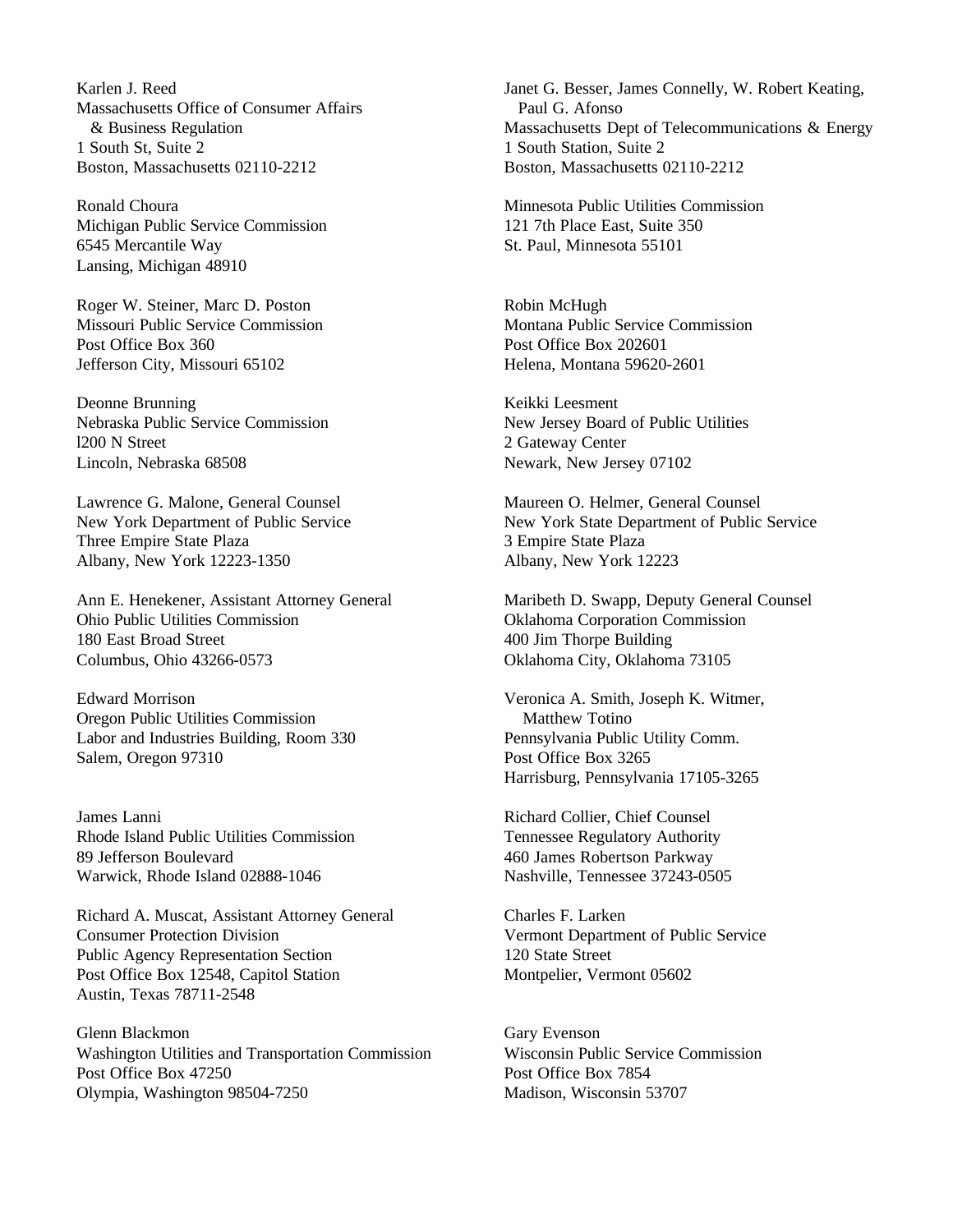Bill Allen Bell Atlantic Telephone Corporation 158 State Street Albany, New York 12207

Alan Hasselwander, Chairman North American Numbering Council Frontier 4140 Clover Street Honeoye Falls, New York 1472-9323

William P. Hunt, III, Regulatory Counsel Level 3 Communications, Inc. 1450 Infinite Drive Louisville, Colorado 80027

Camille Stonehill State Telephone Regulation Report 1101 King Street, Suite 444 Alexandria, Virginia 22314

Supra Telecom  $2620$  SW  $27<sup>th</sup>$  Avenue Miami, FL 33133

Solveig M. Singleton Competitive Enterprise Institute 1001 Connecticut Avenue NW, Suite 1250 Washington, DC 20036

Christopher R. Bjornson, Michael H. Pryor Mintz, Levin, Cohn, Ferris, Glovsky & Popeo PC 701 Pennsylvania Avenue, NW, Suite 900 Washington, DC 20004

Paul W. Kenefick Alcatel USA, Inc. 1909 K Street, NW, Suite 800 Washington, DC 30006

Ruth Milkman Lawler, Metzger & Milkman, LLC 2001 K Street, NW, Ste. 802 Washington, DC 20006

Thomas Jones Willkie Farr & Gallagher 1875 K St., NW Washington, DC 20006

John M. Goodman, Mary Liz Hepburn Bell Atlantic Telephone Corp. 1300 I Street, NW Washington, DC 20005

Ronald J. Binz North American Numbering Council Competition Policy Institute 3773 Cherry Creek, North Drive, Suite 1050 Denver, Colorado 80209

Telecommunications Report 1333 H Street, NW - 11th Floor West Tower Washington, DC 20005

Stephen L. Goodman Halprin, Temple, Goodman & Maher 555 12<sup>th</sup> Street, NW - Suite 950 North Washington, DC 20004

Michael F. Brecher Long Distance of Michigan, Inc. 800 Connecticut Avenue NW Washington, DC 20006

Genevieve Morelli Kelley Drye & Warren LLP 1200 19<sup>th</sup> Street, NW, Suite 500 Washington, DC 20036

John T. Nakahata General Communication, Inc. 1200 Eighteenth Street, NW, Suite 1200 Washington, DC 20036

Francis D.R. Coleman Mpower Communications Corp 175 Sully's Trail, Suite 300 Pittsford, NY 14534

High Tech Broadband Coalition c/o TIA 1300 Pennsylvania Ave., NW, Ste. 350 Washington, DC 20004

Robert W. Quinn/Alberg AT&T 1120 20<sup>th</sup> St., NW, Ste. 1000 Washington, DC 20036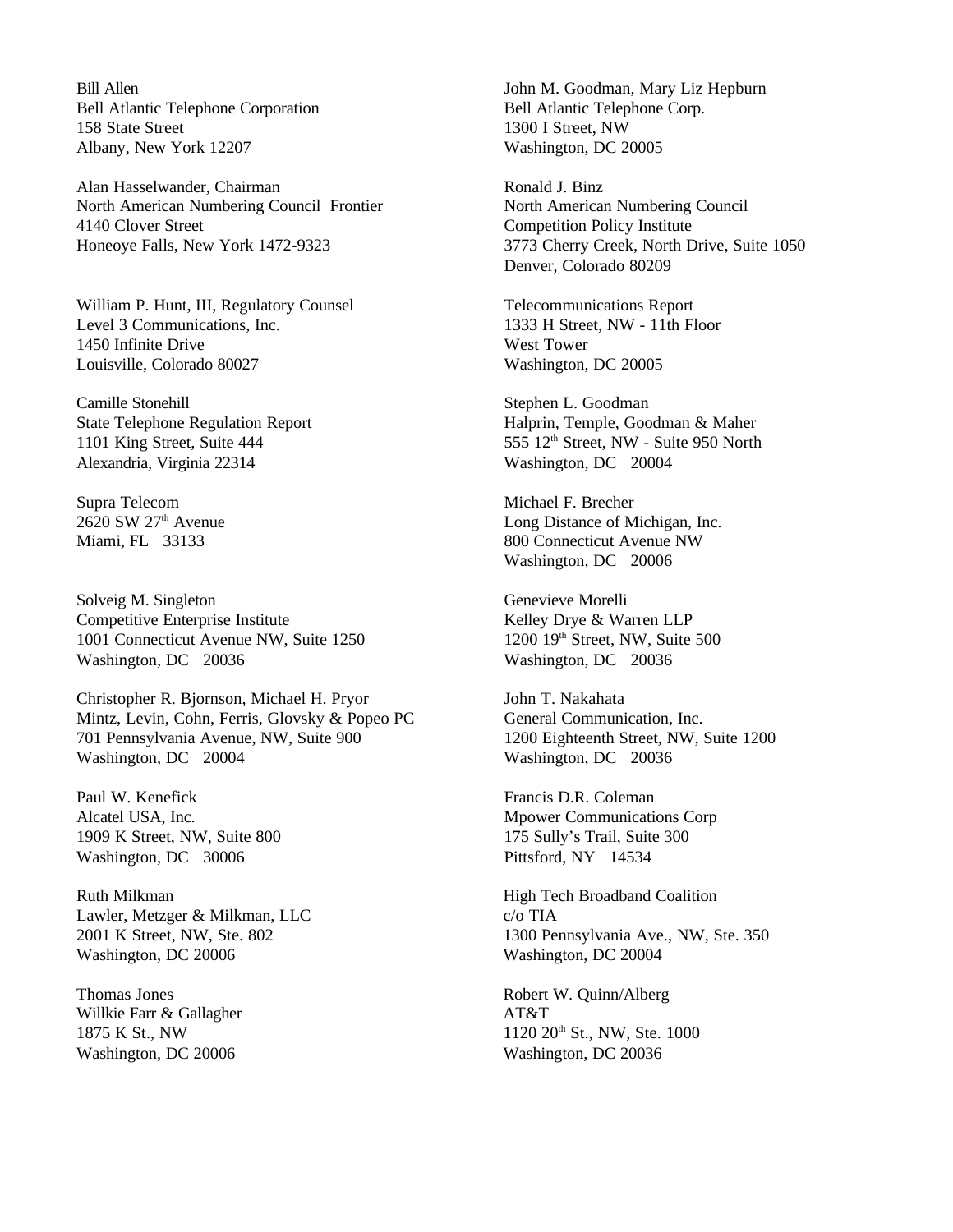John E. Benedict Sprint Corporation 401 9th Street, NW, Ste. 400 Washington, DC 20004

Henry C. Campen, Jr. Parker, Poe, Adams & Bernstein, LLP P.O. Box 389 Raleigh, NC 27602-0389

BellSouth 1133 21st Street, NW Suite 900 Washington, DC 20036

Jason Oxman Covad Communications Co. 600 14th Street, NW, Ste. 750 Washington, DC 20005

Ross A. Buntrock Mpower Communications 1200 19th Street, NW, Ste. 500 Washington, DC 20036

Cronan O'Connell Qwest Communications Corp. 1020 19th Street, NW, Ste. 700 Washington, DC 20036

Joshua M. Bobeck El Paso Global Networks 3000 K Street, NW, Ste. 300 Washington, DC 20007-5116

Jim Lamoureux SBC Communications, Inc. 1401 Eye Street, NW, Ste. 400 Washington, DC 20005

Scott Sawyer Conversent Communications, Inc. 222 Richmond Street, Ste. 301 Providence, RI 02903

Verizon 1300 I St., NW, Ste. 500E Washington, DC 20005

Genevieve Morelli Kelly Drye & Warren LLP 1200 19th Street, NW, Ste. 500 Washington, DC 20036

Joan Marsh AT&T 1120 20<sup>th</sup> St., NW, Ste. 1000 Washington, DC 20036

Scott Randolph Verizon 1301 I Street, NW, Suite 400 West Washington, DC 20005

Praveen Goyal Covad Communications 600 14th St., NW, Ste. 750 Washington, DC 20005

William B. Wilhelm Assoc. of Communications et. al. 3000 K Street, NW, Ste. 300 Washington, DC 20007-5116

Brian J. Benison SBC Communications, Inc. 1401 I Street, NW, Ste. 1100 Washington, DC 20005

Christopher J. Wright Z-Tel Communications, Inc. 1200 Eighteenth Sgtreet, NW Washington, DC 20036

Jonathan Askin ALTS and CompTel 888 17<sup>th</sup> St., NW, Ste. 900 Washington, DC 20006

Raymond L. Strassburger Nortel Networks 801 Pennsylvania Ave., NW, Ste. 700 Washington, DC 20004

Kelley Drye & Warren LLP 8000 Towers Crescent Drive, Ste. 1200 Vienna, VA 22182

Paul Kenefick Alcatel USA, Inc. 1909 K Street, NW Washington, DC 20006

Joshua M. Boebeck Swidler Berlin Shereff Friedman, LLP 3000 K Street, NW, Ste. 300 Washington, DC 20007-5116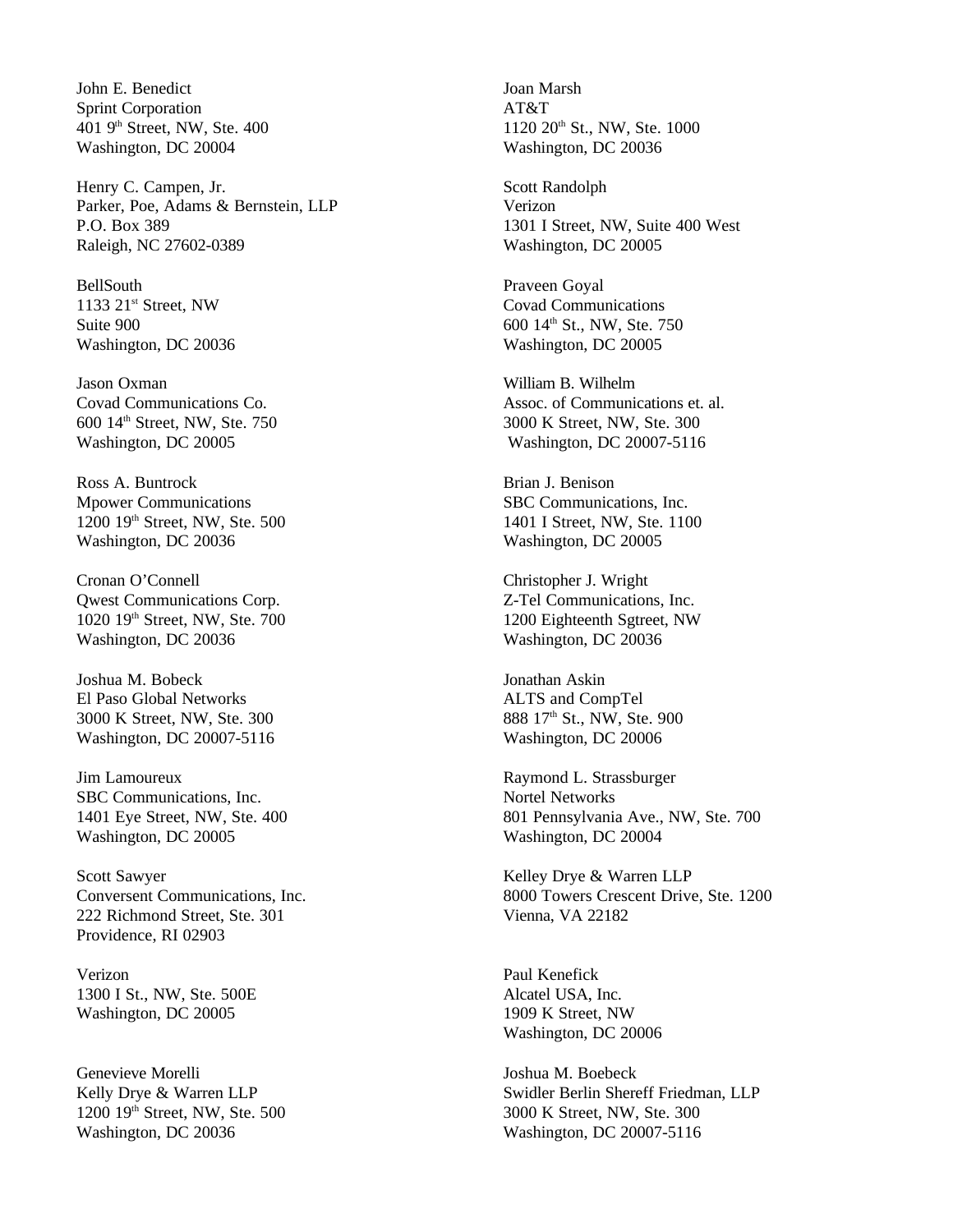Lawrence E. Sarjeant US Telecom Assoc 1401 H Street, NW, Ste. 600 Washington, DC 20005-2164

Heather Burnett Gold The KDW Group LLC Ste. 500, 1200 19th St., NW Washington, DC 20036

Kimberly Scardino WorldCom, Inc. 1133 Nineteenth Street, NW, Ste. 723 Washington, DC 20036

CompTel 1900 M Street, NW, #800 Washington, DC 20036

Raymond L. Strassburger Nortel Networks 801 Pennsylvania Ave., NW, Ste. 700 Washington, DC 20004

Lisa R. Youngers WorldCom, Inc. 1133  $19<sup>th</sup>$  Street, NW Washington, DC 20036

Florence Grasso 600 14th Street, NW, Ste. 750 Washington, DC 20005

Michael T. McMenamin US Telecom Assoc 1401 H Street, NW, Ste. 600 Washington, DC 20005-2164

John T. Nakahata Harris Wilshire & Grannis LLP 1200 Eighteenth Street, NW, Ste. 1200 Washington, DC 20036

Jeffrey S. Linder Wiley Rein & Fielding LLP 1776 K Street, NW Washington, DC 20006

Richard H. Rubin AT&T Corp. Room 1127M1, 295 N Maple Ave Basking Ridge, NJ 07920

WorldCom, Inc. 1133 19th Street, NW Washington, DC 20036

Michael H. Pryor Mintz Levin Cohn Ferris Glowsky & Popeo PC 701 Pennsylvania Avenue, NW Washington, DC 20004

Mary C. Albert Allegiance Telecom, Inc. 1919 M Street, NW, Ste. 420 Washington, DC 20036

Louise L. M. Tucker Telecordia Technologies 2020 K Street, NW Washington, DC 20006

Debbie Goldman Communications of Workers of America 501 Third Street, NW Washington, DC 20001-2797

Doug Cooper Catena Networks, Inc. 555 12<sup>th</sup> Street, NW, Ste. 950 North Washington, DC 20004

Texas Instruments Inc. 1455 Pennsylvania Ave., NW, Ste. 375 Washington, DC 20004

Jonathan Lee Competitive Telecommunications Assoc 1900 M Street, NW, Ste. 800 Washington, DC 20036-3508

Teresa K Gaugler ALTS 888 17<sup>th</sup> Street, NW, Ste. 900 Washington, DC 20006

Robin E. Tuttle US Telecom Assoc 1401 H Street, NW, Ste. 600 Washington, DC 20005-2164

John E. Benedict Sprint Corp 401 9th St., Ste. 400 Washington, DC 20004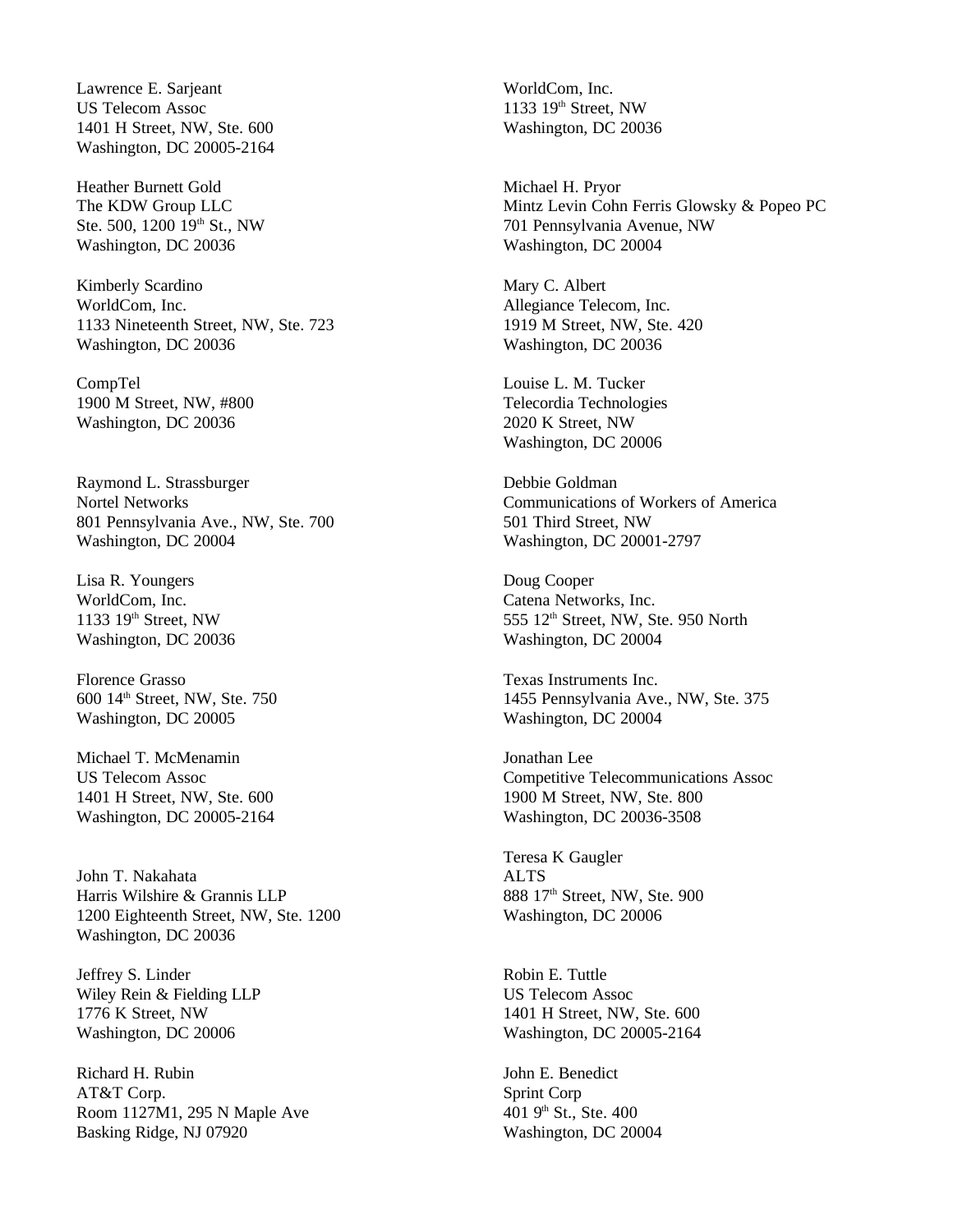Peter Pitsch 1634 I Street, NW, Ste. 300 Washington, DC 20006

Kevin M. Joseph Allegiance Telecom, Inc. Three Lafayette Centre, 1155 21<sup>st</sup> Street, NW Washington, DC 20036-3384

Richard M. Sbaratta Bellsought Corp 675 W Peachtreet St., Ste. 4300 Atlanta, GA 30375-0001

Christopher M Heimann SBC Communications, Inc. 1401 Eye Street, NW, Ste. 400 Washington, DC 20005

Kenneth R. Boley Lampert & O'Connor 1750 K Street, NW, Ste. 600 Washington, DC 20006

Mark J. O'Connor Lampert & O'Connor 1750 K Street, NW, Ste. 600 Washington, DC 20006

Robert J. Aamoth Kelley Drye & Warren 1200 19th Street, NW, Ste. 500 Washington, DC 20056

Keith L Seat WorldCom, Inc. 1133 Nineteenth Street, NW, Ste. 721 Washington, DC 20036

Ross A Buntrock Kelley Drye & Warren LLP 1200 19th Street, NW, Ste. 500 Washington, DC 20036

Janice M. Myles **FCC** 445 12<sup>th</sup> Street, SW Washington, DC 20554

Kecia Boney Lewis Worldcom, Inc. 1133  $19<sup>th</sup>$  Street, NW Washington, DC 20554 Donald E. Cain SBC Communications, Inc. 1401 I Street, NW, Ste. 1100 Washington, DC 20005

Craig J. Brown Qwest Comm International Inc Ste. 700, 1020 19<sup>th</sup> Street, NW Washington, DC 20036

John M. Goodman Verizon 1300 I Street, NW, Ste. 400, W Washington, DC 20005

Robert C. Atkinson Columbia Business School Ste. I-A Uris Hall New York, NY 10027

Amy Alvarez AT&T 1120 20th Street, NW, Ste. 1000 Washington, DC 20036

Patrick J Donovan Berlin Shereff Friedman, LLP 3000 K Street, NW, Ste. 300 Washington, DC 20007-5116

Harisha Bastiampillai Swidler Berlin Shereff Friedman, LLP 3000 K Street, NW, Ste. 300 Washington, DC 20007

Christopher Wright Harris Wiltshire and Grannis LLP 1200 Eighteenth Street, NW,  $12<sup>th</sup>$  Floor Washington, DC 20036

Sidley Austin Brown & Wood LLP 1501 K Street, NW Washington, DC 20005

Marlene H. Dortch 445  $12<sup>th</sup>$  Street, SW Washington, DC 20554

California Pub Util Comm 505 Van Ness Avenue San Francisco, CA 94102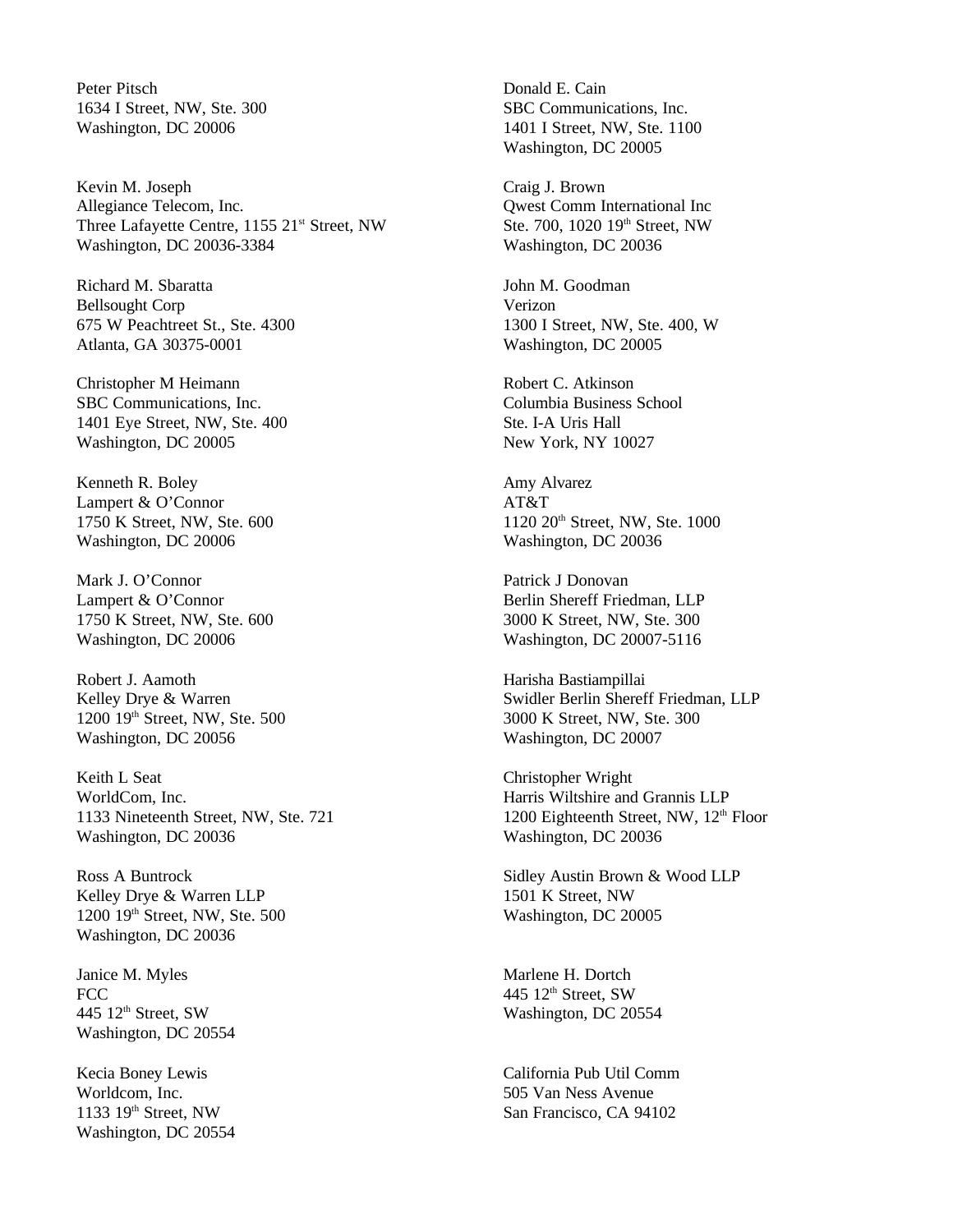Thomas Koutsky Z-Tel Communications, Inc. 601 South Harbour Island Blvd., Ste. 220 Tampa, FL 33602

Scott N. Madigan Iamba Networks, Inc. 3700 Mansell Rd., Ste. 220 Alpharetta, GA 30022

Toni R. Acton SBC 1401 I Street, NW, Ste. 400 Washington, DC 20005

R. Scott Seab NOW Communications, Inc. 711 S. Tejon St., Ste. 201 C Colorado Springs, CO 80903

Christine F. Ericson Illinois Commerce Commission 160 N LaSalle Street, Ste. C-800 Chicago, IL 60601

Kevin M. Joseph Allegiance Telecom, Inc. 1919 M Street, NW, Ste. 420 Washington, DC 20036

James Bradford Rumsay National Assoc of Reg Util Comm 1101 Vermont Ave., NW, Ste. 200 Washington, DC 20005

Clifford C. Robde Kraskin, Lesson & Cosson 2120 L Street, NW, Ste. 520 Washington, DC 20037

Brad E. Mutschelknaus Kelley Drye & Warren LLP 1200 19th Street, NW, Ste. 500 Washington, DC 20036

Michael K Kellogg Kellogg Huber Hansen Todd & Evans PLLC 1615 M Street, NW, Ste. 400 Washington, DC 20036

Krista L Linley Washington Util & Transportation Comm 1400 Evergreen Park Dr., SW P.O. Box 40128 Olympia, WA 98504-0128

Timothy J. Simeone Harris Wiltshire & Grannis LLP 1200 Eighteenth St., NW, 12<sup>th</sup> Floor Washington, DC 20036

Russell B. Stevenson CIENA Corp 1201 Winterson Rd. Linthicum, MD 21090

Jo Anne Sanford NC Util Comm 4325 Mail Service Center Raleigh, NC 27699-4325

Steven T. Nourse Ohio Atty. General 180 E. Broad Street,  $9<sup>th</sup>$  Floor Columbus, OH 43215

Patrick O'Conner Gray Cary Ware & Freidenrich 1625 Massachusetts Ave., NW, Ste. 300 Washington, DC 20036

Samir Jain Wilmer Cutler & Pickering 2445 M Street, NW Washington, DC 20037

Derek Khlopin Telecommunications Industry Assoc 1300 Pennsylvania Ave., NW, Ste. 350 Washington, DC 20004

Karen Brinkmann Latham & Watkins 555 11<sup>th</sup> St., NW, Ste. 1000 Washington, DC 20004-1304

Suzanne Yelen Wiley Rein & Fielding LLP 1776 K Street, NW Washington, DC 20006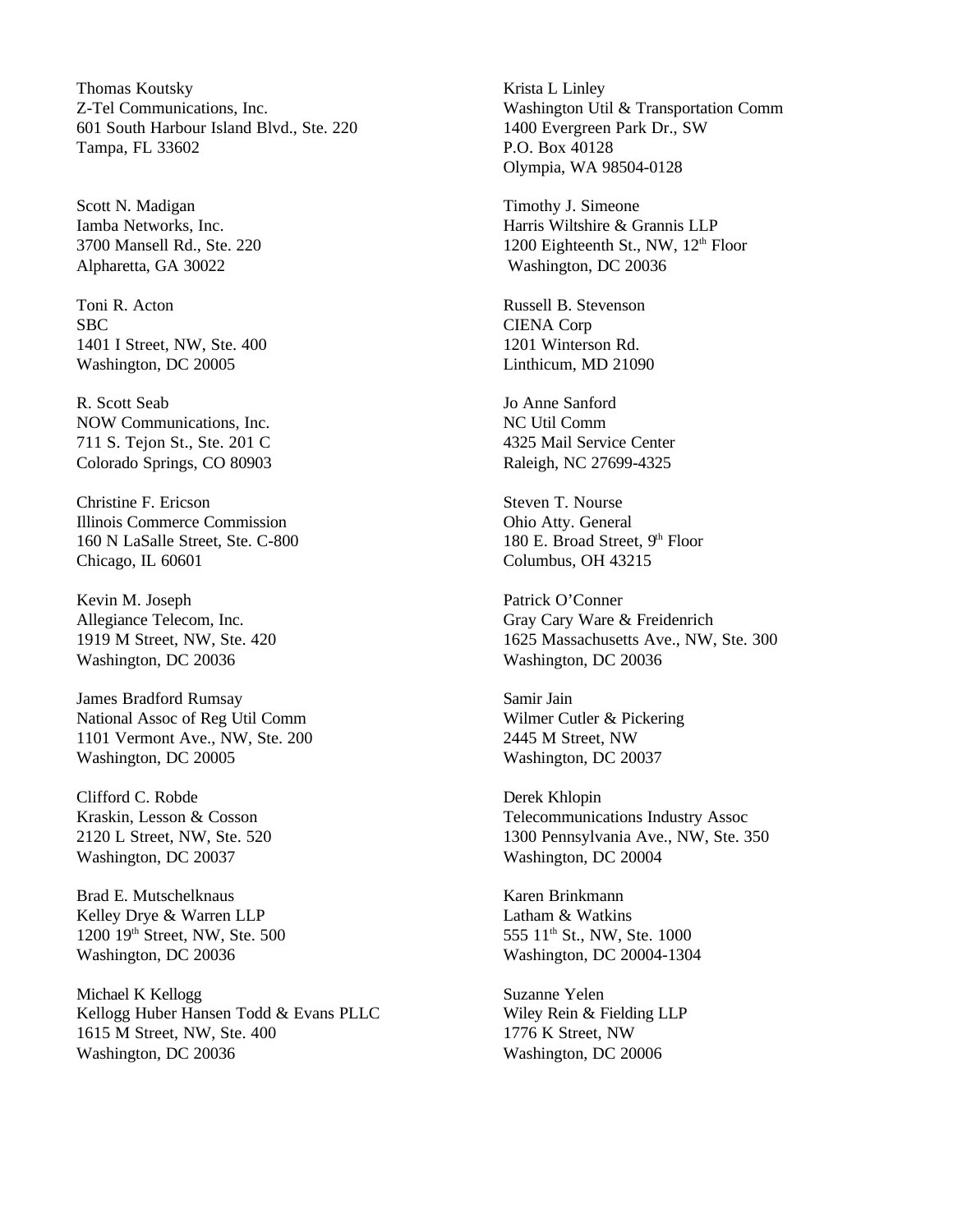Minnesota Dept. of Commerce 85 7<sup>th</sup> Place East, Ste. 500 St. Paul, MN 55101-2198

Doug Cooper Catena Networks 555 12th Street, NW, Ste. 950 N Washington, DC 20005

Scott Sawyer Conversent Communications LLC 222 Richmond Street, Suite 301 Providence, RI 02903

John J. Heitman Kelley Drye & Warren LLP 1200 19th Street, NW, Ste. 500 Washington, DC 20036

Talk America, Inc. 12001 Science Drive, Ste. 130 Orlando, FL 32826

CTC Communications Corp. 360 Second Ave. Waltham, MA 02451

David A Fitts Choice One Communications, Inc. 100 Chestnut St., Ste. 800 Rochester, NY 14604

James Salter The FTTH Council P.O. Box 195 Corning, NY 14830

Davis Wright Tremaine XO Communications, Inc. 1500 K Street, NW, Ste. 450 Washington, DC 20005-1272

Keith H Gordon, AAG Atty General's Office Telecommunications & Energy Bureau, Rm. 25-146 120 Broadway New York, NY 10271

Walter Steimel, Jr. Greenberg Traurig LLP 800 Connecticut Ave., NW, Ste. 500 Washington, DC 20006

Dennis M Doyle Arch Wireless, Inc. 1800 West Park Dr. Westborough, MA 01581-3912

Hugh Carter Donahue, PhD. 3003 Foxx Lane Philadelphia, PA 19144

Christopher J Wright Harris Wiltshire & Grannis LLP 1200 Eighteenth Street, NW,  $12<sup>th</sup>$  Floor Washington, DC 20036

William Irby VA State Corp Comm, Div of Communications P.O. Box 1197 Richmond, VA 23218-1197

Association of Communication Enterprises 1401 K Street, NW, Ste. 600 Washington, DC 20005

Christopher R. Bjornson Mintz Levin Cohn Ferris Glovsky & Popeo PC 701 Pennsylvania Avenue, Ste. 900 Washington, DC 20004

Covington & Burling 1201 Pennsylvania Ave., NW Washington, DC 20004

Marilyn Ash Mpower Communications Corp 175 Sully's Trail, #300 Pittsford, NY 14354

Laura H Phillips Drinker Biddle & Reath LLP 1500 K Street, NW, Ste. 1100 Washington, DC 20005-1209

Roger B. Borgelt Office of Atty General P.O. Box 12548 Austin, TX 78711-2548

Jacob S Farber Dickstein Shapiro Morin & Oshinsky LLP 2101 L Street, NW Washington, DC 20037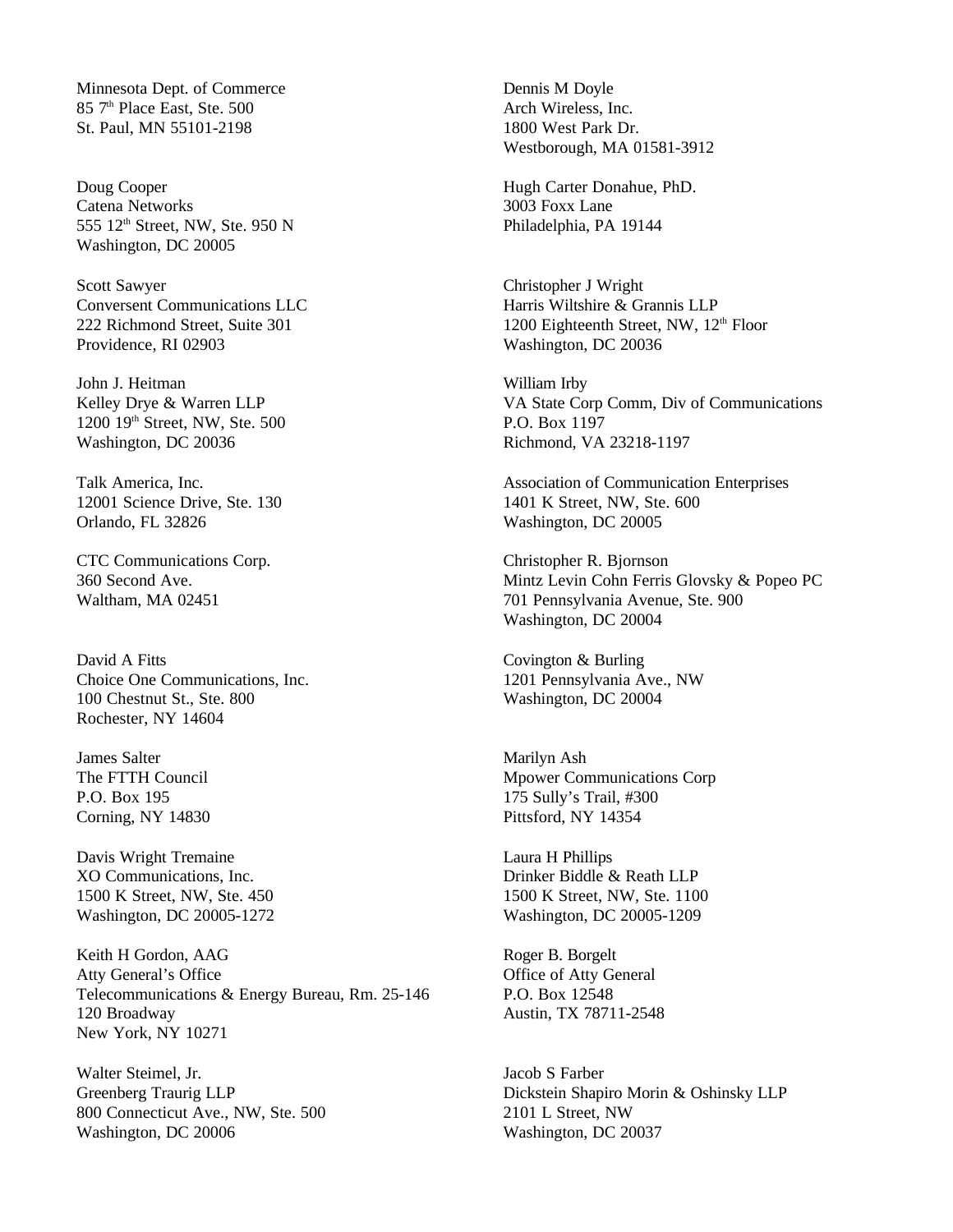Anthony M Marquez Colorado Pub Util Comm 1580 Logan, Office Level 2 Denver, CO 80203

Sheri Hicks SW Competitive Telecommunications Assoc 500 N Capital of Texas Hwy, Bldg. 8, Ste. 250 Austin, TX 78746

Gregory J Vogt Wiley Rein & Fielding LLP 1776 K Street, NW Washington, DC 20006

Dr. Mark Cooper 1424 16<sup>th</sup> Street, NW, Ste. 604 Washington, DC 20036-2211

Alabama Public Service Commission 100 North Union Street, P.O. Box 304260 Montgomery, AL 36130

Matthew A Totino Pennsylvania Pub Utilities Comm P.O. Box 3265 Harrisburg, PA 17105-3265

Henry J. Boynton Atty General's Office 6545 Mercantil Way, Ste. 15 Lansing, MI 48911

Chris Post Nebraska Pub Svc Comm P.O. Box 94927 Lincoln, NE 68509-4927

Washington Util and Trans 1300 S Evergreen Park Dr., SW Olympia, WA 98504-7250

James H Salter Atlantic Engineering P.O. Box 790 Braselton, GA 30517

Sharon J Devine **Owest** 1801 California St., 49<sup>th</sup> Floor Denver, CO 80202

William Johnson Information Technology Ind Council 1250 I Street, NW, Ste. 200 Washington, DC 20005

L. Marie Guillory National Telecommunications Coop Assoc 4121 Wilson Blvd.,  $10^{th}$  Flr. Arlington, VA 22203

Susan M Hafeli Shaw Pittman LLP 2300 N Street, NW Washington, DC 20037-1128

Bret Lawson Kansas Corporation Commission 1500 SW Arrowhead Road Topeka, KS 66604-4027

Randolph J. May The Progress & Freedom Foundation 1301 K Street, NW, Ste. 550, East Washington, DC 20005

Marc D Poston Missouri Pub Service Comm P.O. Box 360 Jefferson City, MO 65102

Douglas A Dawson CCG Consulting, Inc. 6811 Kenilworth Ave., Ste. 300 Riverdale, MD 20737

Oregon Pub Util Comm 550 Capitol Street, NW, Ste. 215 Salem, OR 97301-2551

Pub Svc Commission of Utah 160 East 300 South Salt Lake City, UT 84111

BrahmaCom 32 Wexford St. Needham, MA 02494

Softswitch Communications, Inc. 5127 Brookview Drive Dallas, TX 75220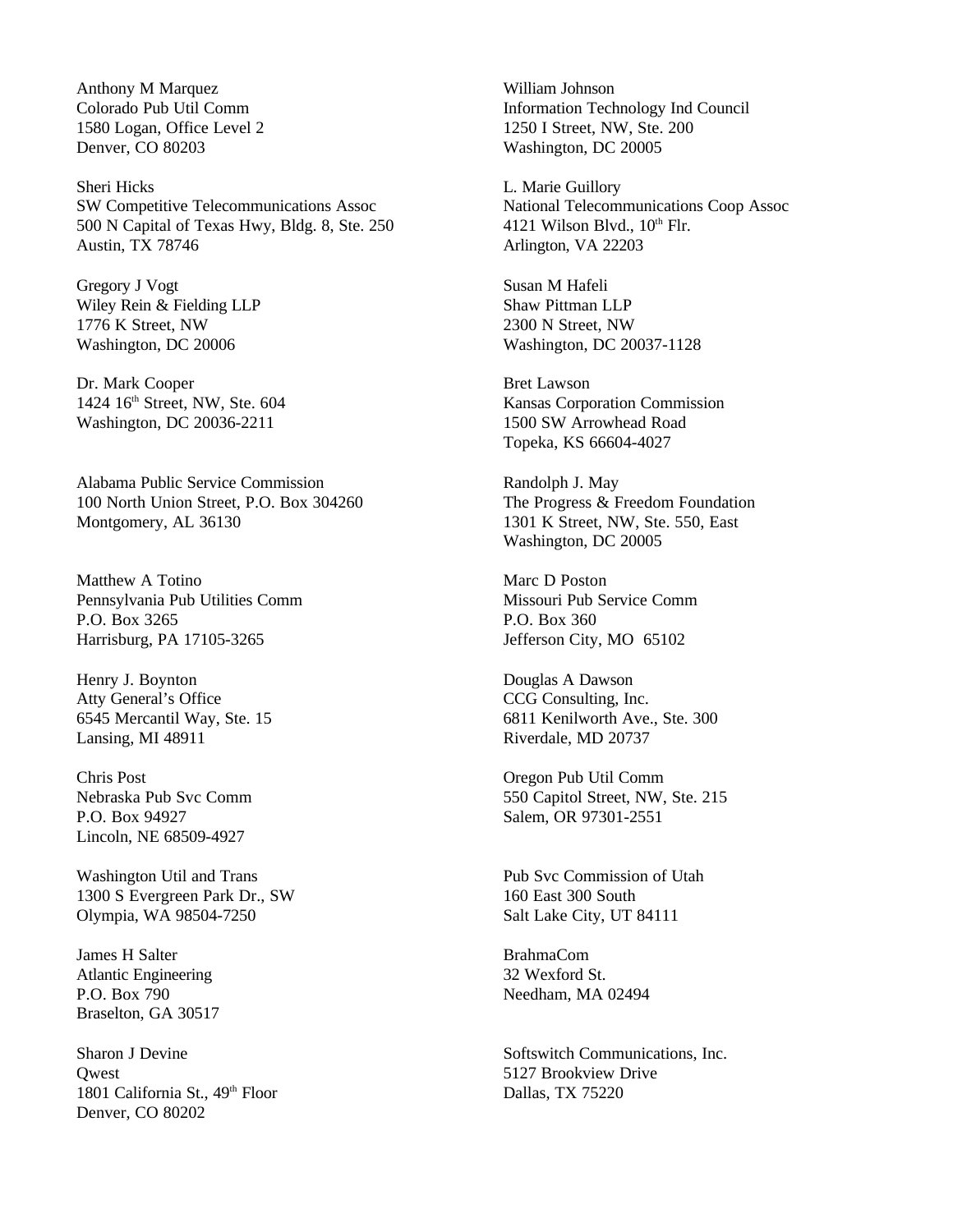Brent E. McMahan Network Telephone 815 S Palafox Street Penisola, FL 32501

Russell M Blau Swidler Berlin Shereff Friedman 3000 K St., NW, Ste. 300 Washington, DC 20007-5116

Henry G. Hultquist WorldCom, Inc. 1133 19th Street, NW Washington, DC 20036

Walter G. Blackwell Assoc of Comm Enterprises 1401 K Street, NW, Ste. 600 Washington, DC 20005

D E Bisaro Zero DB 9 South Washington Street, Ste. 509 Spokane, WA 99201

Cassandra Lowe MS Pub Svc Comm Woolfolk State Offc Bldg., Ste. 301-B P.O. Box 1174 Jackson, MS 39215-1174

Doug Wrede FTTH Council P.O. Box 14830 Corning, NY 14380

NJ Bd of Pub Util Two Gateway Ctr Newark, NJ 07102

Clifford C. Rhode Kraskin Lesse & Cosson LLP 2120 L St., NW, Ste. 520 Washington, DC 20037

Robert Tanner FCC 445 12<sup>th</sup> St., SW Washington, DC 20554 Kraskin Lesse & Cosson LLP 2120 L St., NW, Ste. 520 Washington, DC 20037

Stephen L Goodman Halprin Temple Goodman & Maher 555 12<sup>th</sup> Street, NW, Ste. 950 North Washington, DC 20004

Kimberly Scardino WorldCom, Inc. 1133 Nineteenth St., NE, Ste. 723 Washington, DC 20036

Motoyuki Nakamura Paceon Corp 3885 Crestwood Pkwy., Ste. 300 Duluth, GA 30096

Anthony T. Clark ND Pub Svc Comm 600 E Blvd Ave., Dept. 408 Bismarck, ND 58505-0480

G Nanette Thompason Reg Comm of Alaska 701 West Eight Ave., Ste. 300 Anchorage, AK 99501

Jonathan Tamplin Intertainer, Incl 10950 Washington Blvd, Third Floor Culver City, CA 90232-4025

Indiana Util Reg Comm 302 W Washington Street, Ste. E-306 Indianapolis, IN 46204

Raymond L Robins Pirelli Comm Cales & Sys North Am 246 Stoneridge Dr., Ste. 400 Columbia, SC 29210

Thomas Jones Wilkie Farr & Gallagher  $1155$   $21$ <sup>st</sup> St., Ste. 600 Washington, DC 20036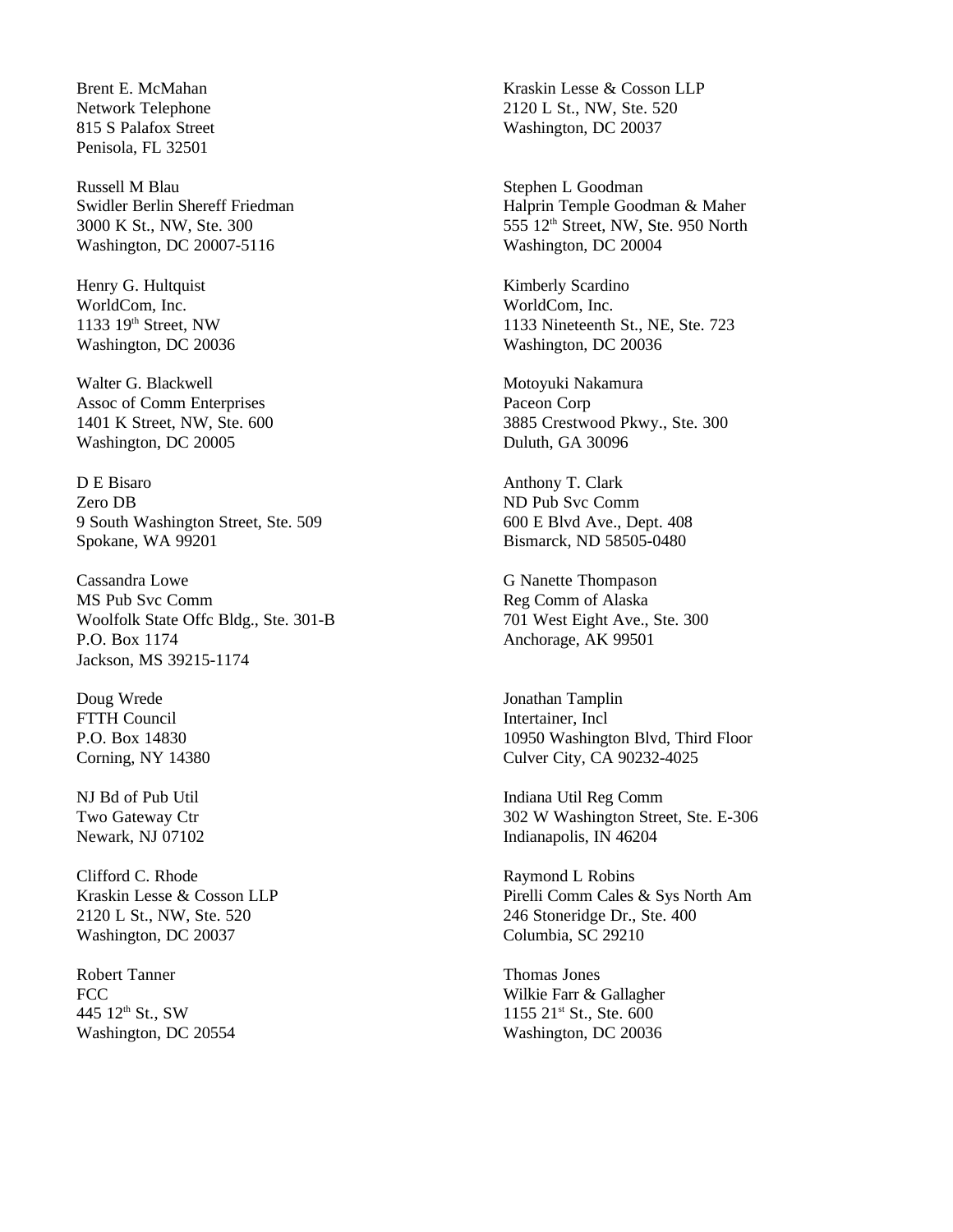George M Fleming Mississippi Pub Svc Comm 501 N W Street, Ste 301B P O Box 1174 Jackson, MS 39201-1174

Rolayne Ailts Wiest SD Pub Util Comm State Capitol Bldg, 500 E Capitol Ave Pierre, SC 57501-5070

Richard S. Whitt WorldCom, Inc. 1133  $19<sup>th</sup>$  Street, NW Washington, DC 20036

Chrintine Donaho Public Utility Commission of Texas Post Office Box 13326 Austin TX 178711-3326

Bruce Kushnick TeleTruth 826 Broadway, Suite 900 New York NY 10003

Gary Remondino Competition Policy Division Federal Communications Commission 445 12<sup>th</sup> Street SW Washington, DC 20554

Laura Phillips Nextel Communications, Inc. Drinker Biddle & Reath LLP 1500 K Street, NW. Suite 1100 Washington, DC 20004-1209

Theodore R. Kinglsey BellSouth 675 West Peachtree Street NE Atlanta, GA 30375-0001

Dale Sittig Louisiana Public Service Commission Post Office Box 928 Eunice, LA 70535

Sidley Austin Brown & Wood, LLP 1501 K Street NW Washington, DC 20005

Kentucky Pub Svc Comm 211 Sower Blvd., P O Box 615 Frankfort, KY 40602

Gary Nuttal Sage Telecommunications 805 Central Expressway South, Ste. 100 Allen, TX 75013-2789

Howard Siegel IP Communications 9430 Research Blvd., Echelon II, Suite 340 Austin, TX 78759

John E. Benedict Sprint Corporation 401 9th Street NW Suite 400 Washington DC 20004

TDS Telecom, Madison River Communications & North Pittsburgh Systems, Inc. 301 S Westfield Road Madison WI 53717-1799

Jay Bennett SBC et al 1401 I Street Suite 1100 Washington, Dc 20005

Myra Karegianes Illinois Commerce Commission 160 N LaSalle Street, Suite C-800 Chicago, IL 60601-3104

Martha Jenkins Intrado, Inc. 1225 I Street NW, 500 Washington, DC 20005

Todd D. Daubert Kelley Drye & Warren 1200 19th Street NW, Suite 500 Washington, DC 20036

Richard C. Gould JAS Networks 64 East Michigan Avenue Battle Creek, MI 49017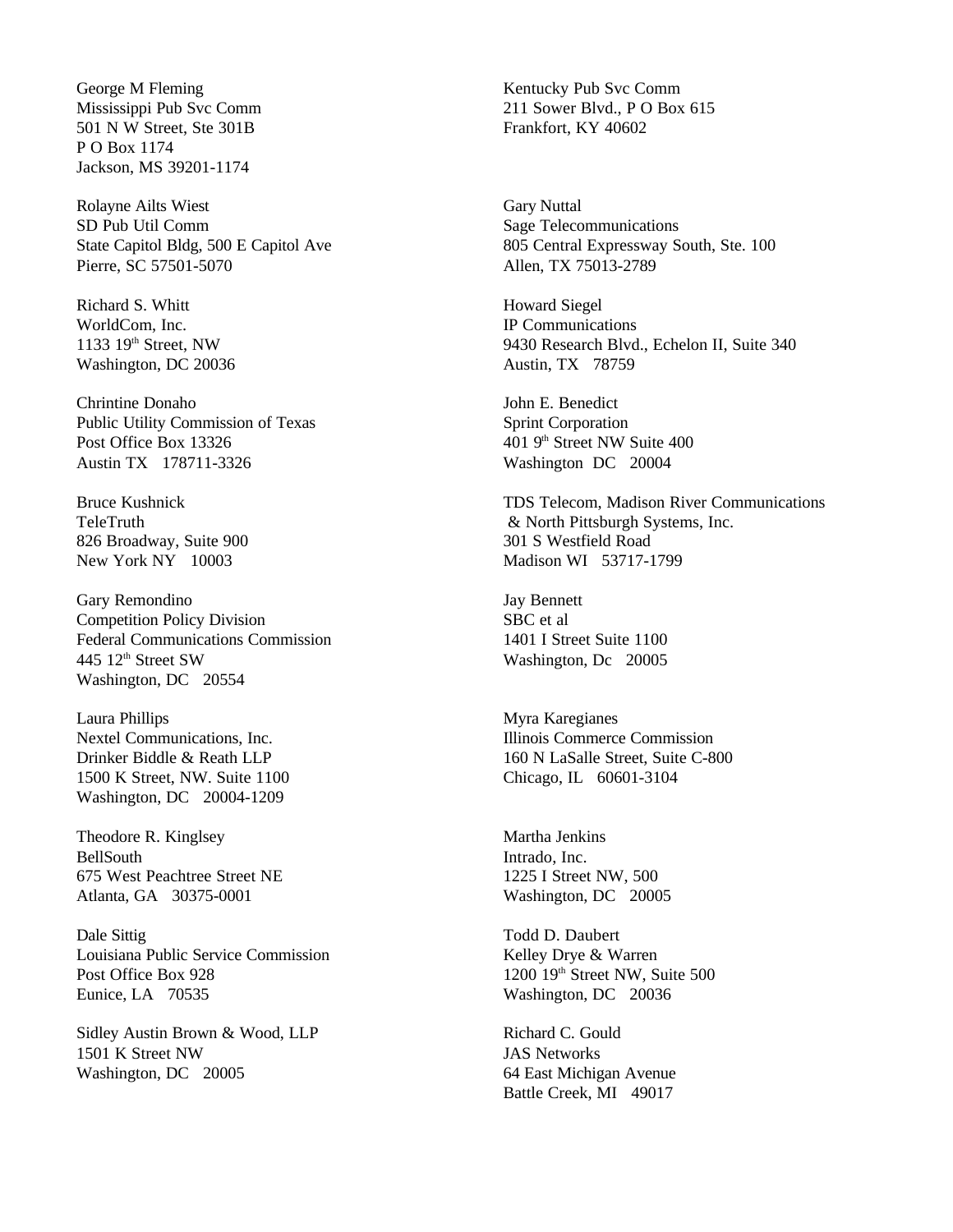Christopher R. Bjornson Mintz Levin, Cohn Ferris Glovsky and Popeo 701 Pennsylvania Avenue NW Washington, DC 20004

David M. Kreeger Wilmer Cutler & Pickering 2445 M Street, NW Washington, DC 20037-1420

Peter M. Andros AT&T 1501 K Street NW Washington, DC 20005

John Benedict Sprint Corporation 401 9th Street NW, Suite 400 Washington, DC 20004

Consumer Federation of America 1424 16<sup>th</sup> Street NW Washington, DC 20036

F. Terry Kremian Illuminet, Inc. P. O. Box 2909 Olympia, WA 98507

Steven T. Nourse Ohio Public Utilities Commission 180 E Broad Street Columbus, OH 43215

Samir Jain Wilmer Cutler & Pickering 2445 M Street NW Washington, DC 20037

Enrico C. Soriano Kelley Drye & Warren  $1200$   $19<sup>th</sup>$  Street NW,  $5<sup>th</sup>$  Floor Washington, DC 20036

Michael H. Pryor Mintz Levin, Cohn Ferris Glovsky and Popeo 701 Pennsylvania Avenue NW Washington, DC 20004

Steven A. Augustino Kelley Drye & Warren  $1200$   $19<sup>th</sup>$  Street NW,  $5<sup>th</sup>$  Floor Washington, DC 20036

Stephanie A Joyce Kelley Drye & Warren 1200 19th Street NW, Suite 500 Washington, DC 20036

Dana Frix 3000 K Street NW Washington, DC 20007

Richard M. Sbaratta BellSouth Corporation 675 W Peachtree Street NE, Suite 4300 Atlanta, GA 30375

Karen Brinkmann Latham & Watkins 555 Eleventh Street, NW. Suite 1000 Washington, DC 20004

Scott Sawyer Wilkie Farr & Gallagher 222 Richmond Street, Suite 301 Providence RI 02903

Janet S. Britton Advanced Tel, Inc. 913 S. Burnside Ave Gonzales LA 70737

Michael J. Ettner General Service Administration 1800 F Street NW Rm 4002 Washington, DC 20405

John J. Heitman Kelley Drye & Warren 1200  $19<sup>th</sup>$  Street NW,  $5<sup>th</sup>$  Floor Washington, DC 20036

Edward W. Kirsch Swidler Berlin Shereff Friedman LLP 3000 K Street NW Washington, Dc 20007

Colin Stretch Kellog Huber 1615 M Street NW, Suite 400 Washington, Dc 20036

VoiceStream Wireless Corporation 401 9th Street NW, Suite 500 Washington, DC 20004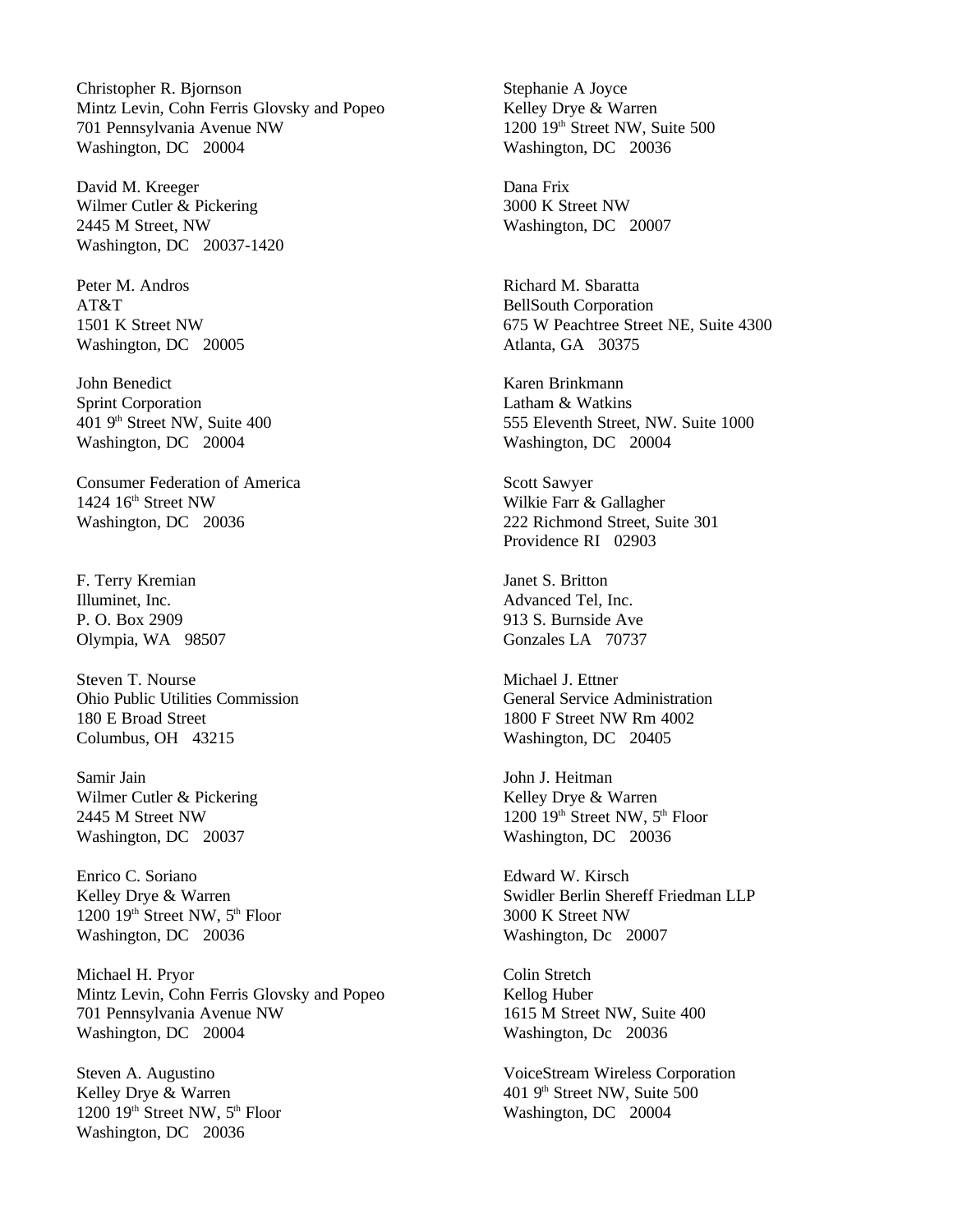David R. Conn McLeodUSA Telecommunications Services, Inc. Post Office Box 3177 Cedar Rapids, IA 52406-3177

Jeff Oxley Eschelon Telecom, Inc. 730 2nd Avenue S, Suite 1200 Minneapolis MN 55402

Business Telecom, Inc. 4300 Six Forks Road, Suite 500 Raleigh, NE 27609-5781

Gregory W. Whiteaker Bennet & Bennet PLLC 1000 Vermont Avenue NW, 10<sup>th</sup> Floor Washington, DC 20005

Charles C. Hunter Hunter Communications Law Group 1424 Sixteenth Street NW, Suite 105 Washington, DC 20036

Joseph G. Donahue Preti Flaherty Belveau Pachios & Haley 45 Memorial Circle, Box 1058 August ME 04330-1058

Joyce E Davidson Oklahoma Corporation Commission Post Office Box 52000 Oklahoma City, OK 73152-2000

John P. Kelliher Illinois Commerce Commissin 160 N LaSalle Street, Suite C-800 Chicago, Il 60601

Gregory J. Vogt Wiley Rein & Fielding LLP 1776 K Street NW Washington, DC 20006-2304

DSL.net, Inc. 545 Long Wharf Drive 5<sup>th</sup> Floor New Haven CT 06511

Cellular Telecommunications & Internet Assn 1250 Connecticut Avenue, Suite 800 Washington, DC 20036

Southwest Competitive Telecommunications Assn 503 West 17<sup>th</sup> Street, Suite 200 Austin, TX 78701-1236

Michael McAlister Navigator Telecommunications LLC Post Office Box 13860 N Little Rock, AR 72113

Sara F. Liebman Mintz Levin, Cohn Ferris Glovsky and Popeo 701 Pennsylvania Avenue NW Washington, DC 20004

Next Level Communications c/o Covington & Burling 1201 Pennsylvania Avenue NW Washington, DC 20004

Indiana Utility Regulatory Commission 302 W Washington Street, Suite E 306 Indianapolis, IN 46204

Jeffrey S. Linder Wiley Rein & Fielding 1776 K Street NW Washington, DC 20006

Thomas C. DeCanio Taqua Inc. 75 Attucks Lane Hyannis, MA 02601

Stephen L. Goodman Halprin Temple Goodman & Maher 555  $12<sup>th</sup>$  Street Nw. Suite 950 N Washington, DC 20004

Doug Wrede Post Office Box 195 Corning NY 14830

Vanessa Caston LaFleur Louisiana Public Service Commission Post Office Box 91154 Baton Rouge, LA 70921-9154

California Public Utilities Commission 505 Van Ness Avenue San Francisco, CA 94102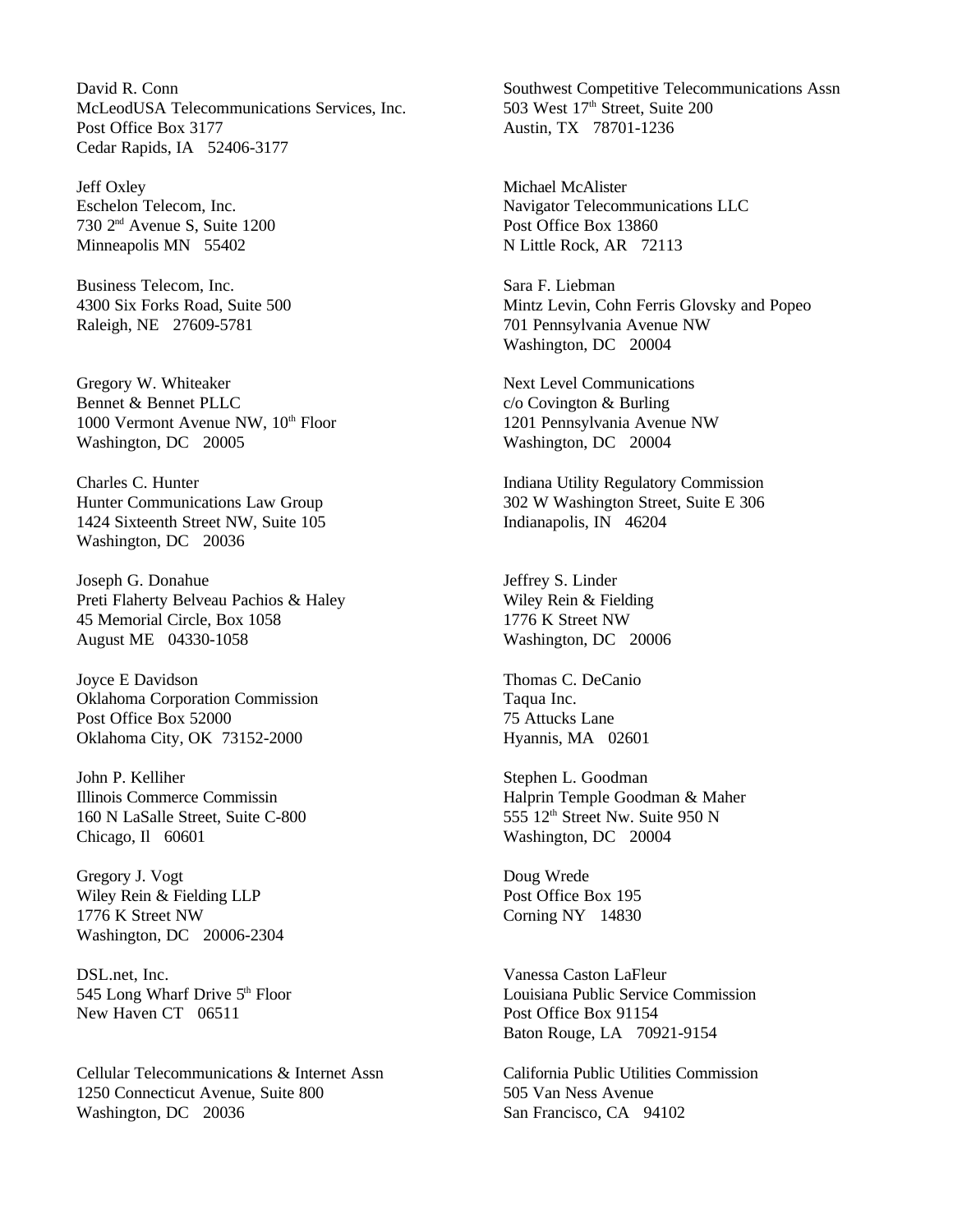Henry J. Boynton Michigan Public Service Commission 6545 Mercantile Way, Suite 15 Lansing, MI 48911

Lawrence R. Freedman OpenBand of Virginia, LLC Fleischman & Walsh LLP 1400 16<sup>th</sup> Street NW, Suite 600 Washington, DC 20036

Joel H. Cheskis Office of Consumer Advocate 555 Walnut Street, Forum Place 5<sup>th</sup> Floor Harrisburg, PA 17101-1923

Leon Bowles Georgia Public Service Commission 244 Washington, Street SWE Atlanta, GA 30334-5701

Lawrence G. Malone New York State Dept of Public Service 3 Empire State Plaza Albany NY 12223-1350

Dorothy T. Attwood Wireline Competition Bureau Federal Communications Commission 445 12<sup>th</sup> Street SW Washington, DC 20554

James K. Smith SBC Telecommunications Inc. 1401 I Street NW, Suite 1100 Washington, DC 20005

Mitchell F. Brecher Greenberg Traurig LLP 800 Connecticut Avenue NW Washington, DC 20006

Joseph K. Witmer Pennsylvania Public Utility Commission P O Box 3265 Harrisburg, PA 17105-3265

Mary C. Albert Allegiance Telecom, Inc. 1919 M Street, NW, Suite 420 Washington, DC 20036

George Vinall Talk America Inc. 12020 Sunrise Valley Drive, Suite 250 Reston, VA 20191

Randolph J. May The Progress & Freedom Foundation 1301 K Street NW. Suite 550 East Washington, DC 20005

L. Marie Guillory National Telecommunications Cooperative Assn 4121 Wilson Boulevard  $10<sup>th</sup>$  Floor Arlington, VA 22203

Henry G. Hutlquist Woldcom Inc. 1133  $19<sup>th</sup>$  Street NW Washington, DC 20036

Lisa Smith Worldcom, Inc. 1133 19th Street, NW, Suite 711 Washington, DC 20036

Marc D. Poston Missouri Public Service Commission Post Office Box 360 Jefferson City, MO 65102

Supra Telecom  $2620$  SW  $27<sup>th</sup>$  Avenue Miami, FL 33133

Solveig M. Singleton Competiti8ve Enterprise Institute 1001 Connecticut Ave, NW Suite 1250 Washington, DC 20036

Paul G. Afonso Massachusetts Dept of Telecommunications & Energy One South Station Boston, MA 02110

Michael B. Hazzard Kelley Drye & Warren LLP Tysons Corner 8000 Towers Crescent Drive, Suite 1200 Vienna, VA 22182